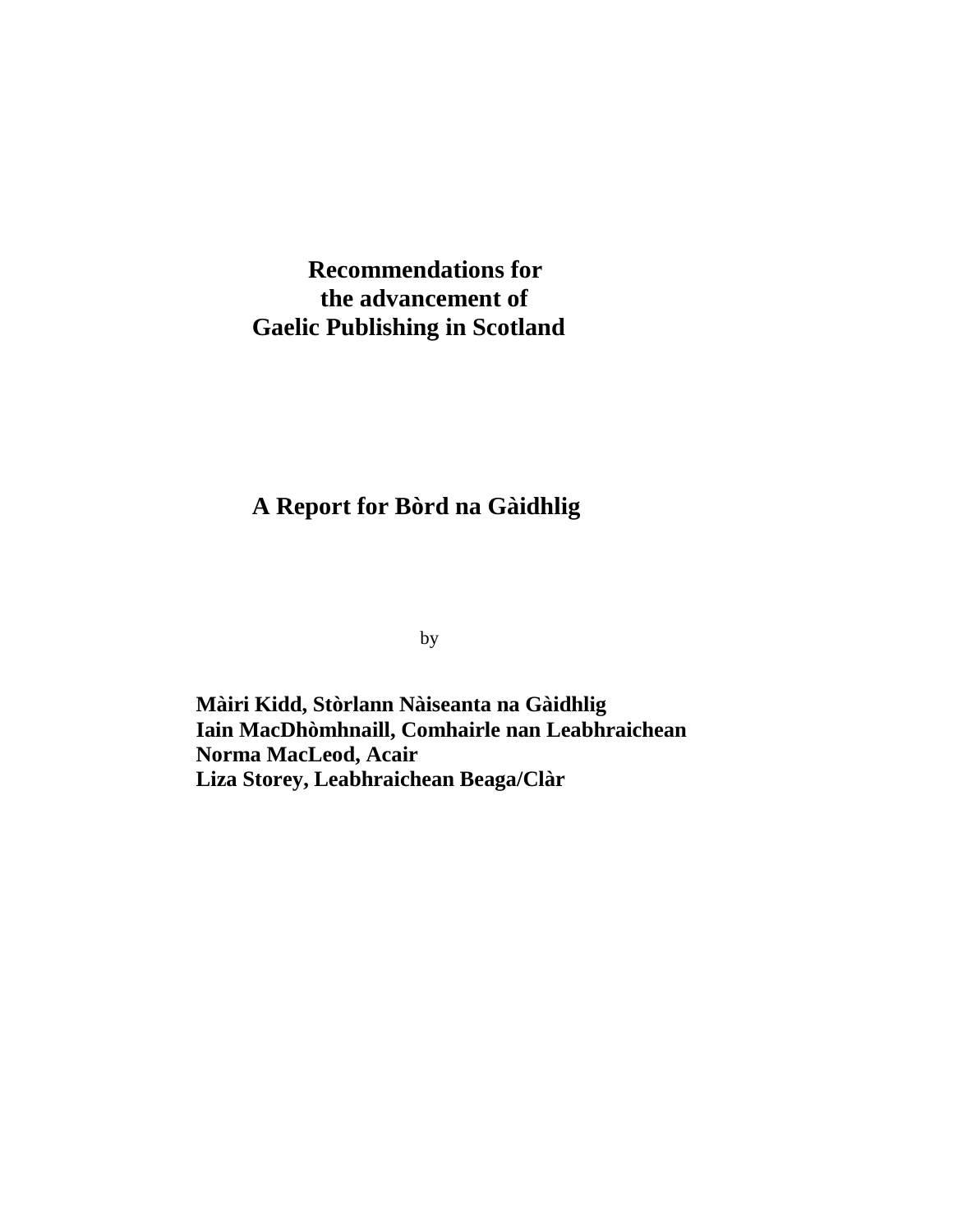**October 2006**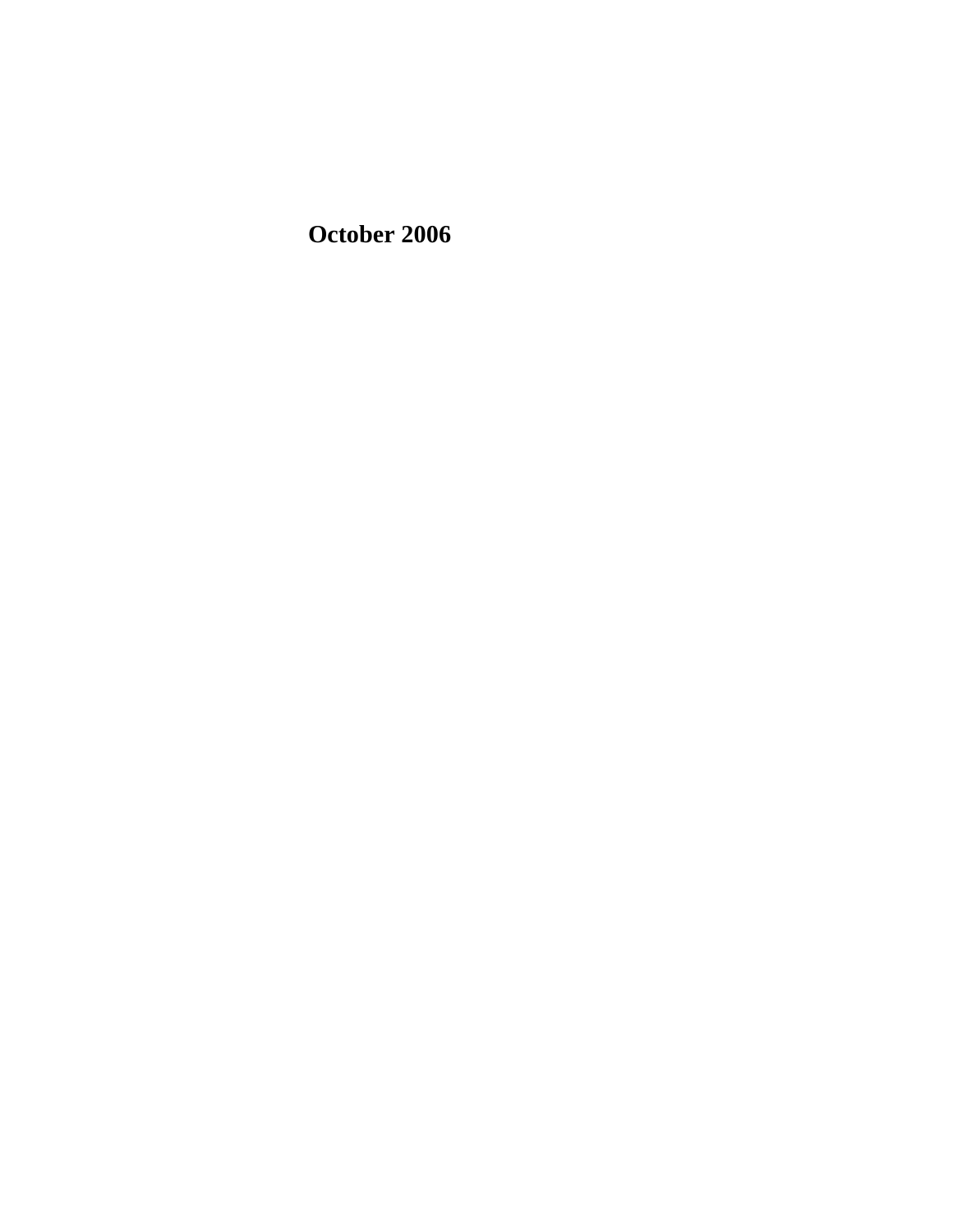## **Contents**

## **Summary**

- **1. Foreword**
- **2. Supporting Information**
- **3. Structure and Costs**
- **4. Major recommendations**
- **5. Consultation**
- **6. Appendices**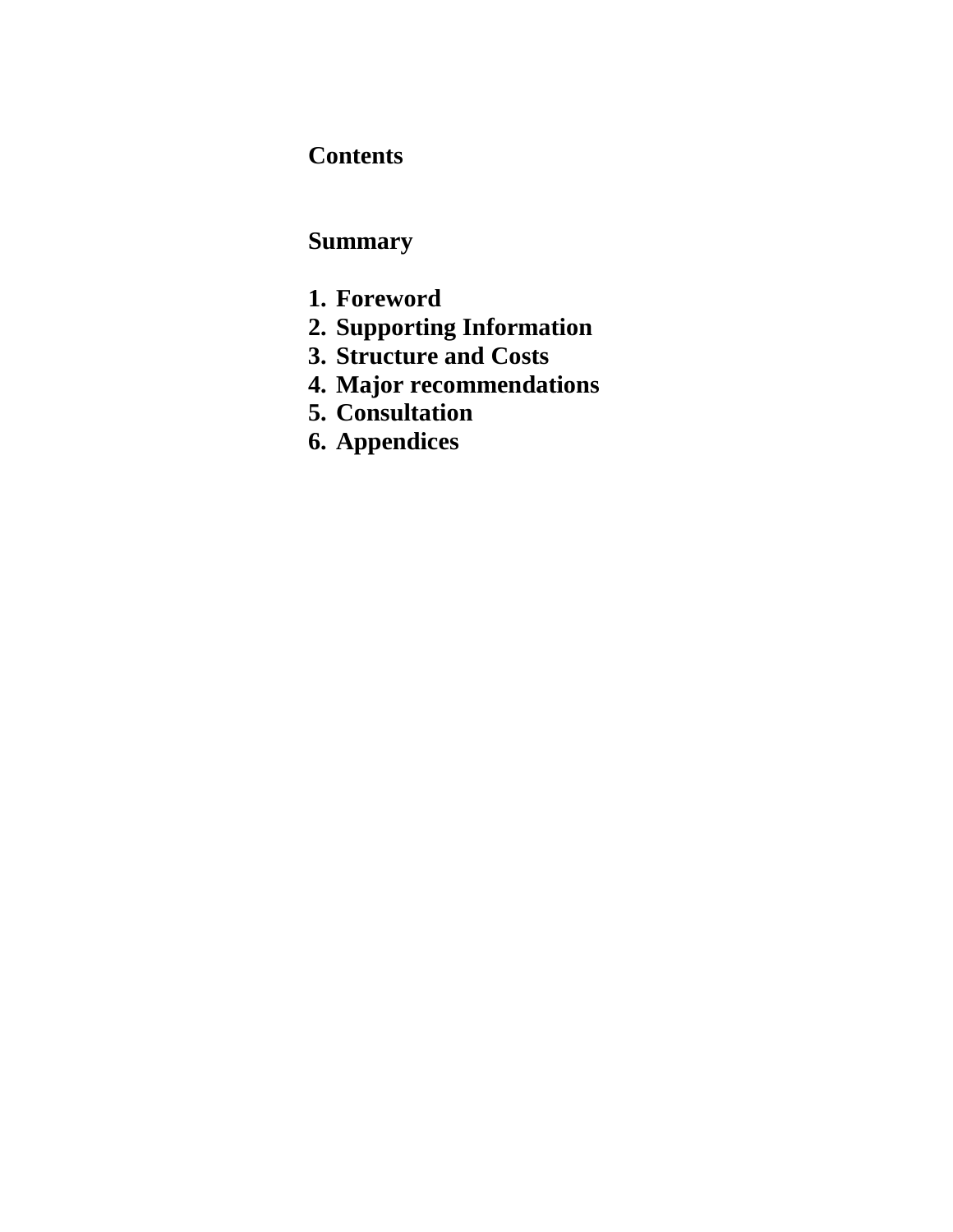## **Summary**

In February 2006 Bòrd na Gàidhlig instructed a group of Gaelic publishing representatives to investigate the views of the Gaelic publishing sector about the current state of Gaelic publishing in Scotland, and to make recommendations which would guide the way ahead in this sector, to include new structures and operational methods which would renew and reinvigorate Gaelic publishing in Scotland in the years ahead.

The national plan for Gaelic states as follows: *literacy is necessary in language development and language loyalty. This is encouraged and strengthened through consistent reading. If readers eagerly seek out, read and debate Gaelic writing, it provides encouragement for editors and promotes hope in authors.*

The main recommendations in this report are in line with the above statement.

## **Major Recommendations**

- 1. The structure which deals with Gaelic publishing in Scotland should be re-created in order to bring it into line with current requirements.
- 2. A much wider selection of Gaelic books is required, ranging from romance, detective, science-fiction, history and reference, so that Gaelic readers can enjoy a range of books of all kinds.
- 3. A dedicated distribution centre and a dedicated marketing strategy are required.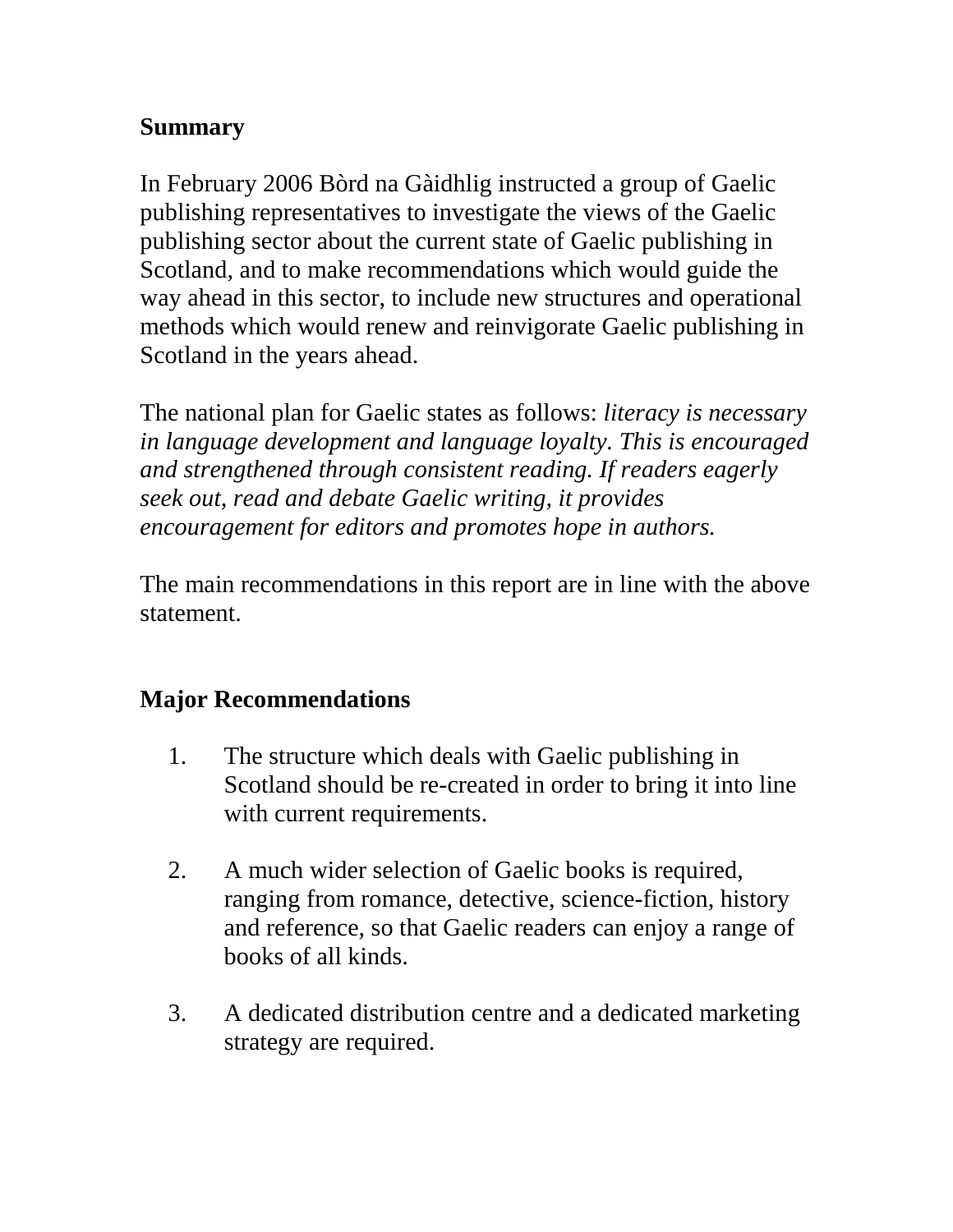- 4. A training programme is required as is support for writers, publishers, translators, designers and editors.
- 5. A national Centre is required for professional services such as translation, proofing, editing, sub-titling and general support and advice.
- 6. There is a need for an effective structure to cover the written needs of Gaelic, which can offer a co-ordinated career path and employment in this sector.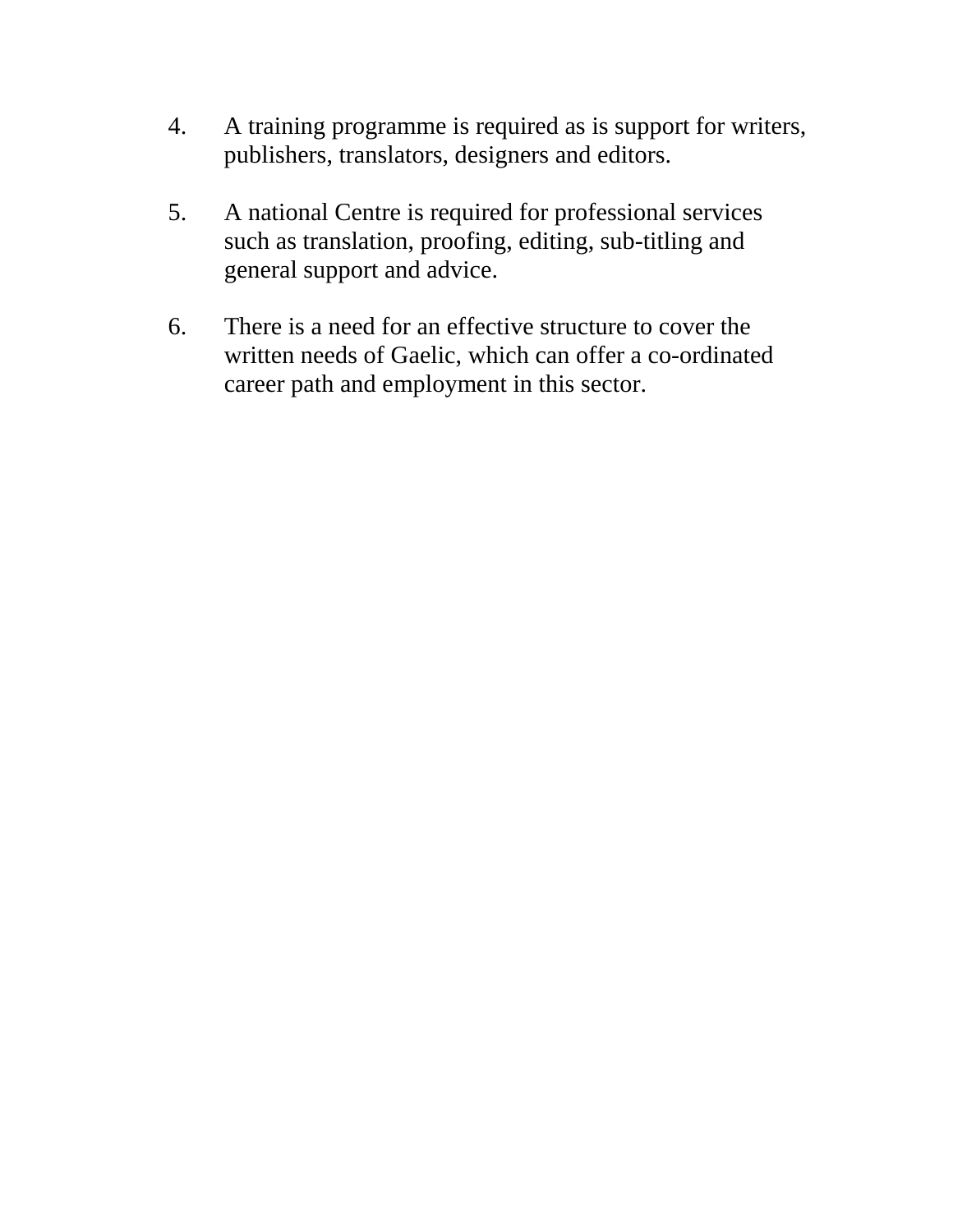## **1. FOREWORD**

In February 2008 Bòrd na Gàidhlig instructed a group of Gaelic publishing representatives to investigate the views of the Gaelic publishing sector about the current state of Gaelic publishing in Scotland, and to make recommendations which would guide the way ahead in this sector, to include new structures and operational methods which would renew and reinvigorate Gaelic publishing in Scotland in the years ahead.

For the purposes of this report, those compiling this report will be referred to as the Group.

This report takes cognizance of the views of individuals and groups having expertise and involvement both in Gaelic publishing and in a wider Gaelic context in Scotland. The Group wishes to thank them for giving of their time and expertise.

It is clear that there is a need for a national Gaelic publishing strategy if there is to be development and expansion in the sector. Such a strategy must be put in place and acted upon immediately so that Gaelic publishing can fulfil audience requirements. It is abundantly clear that a vibrant Gaelic publishing sector is required in order to increase literacy and enjoyment and to act as a support to the many other Gaelic endeavours linking within the Gaelic communities.

## **2**. **FURTHER INFORMATION**

## **2.1 Gaelic Publishing in Scotland**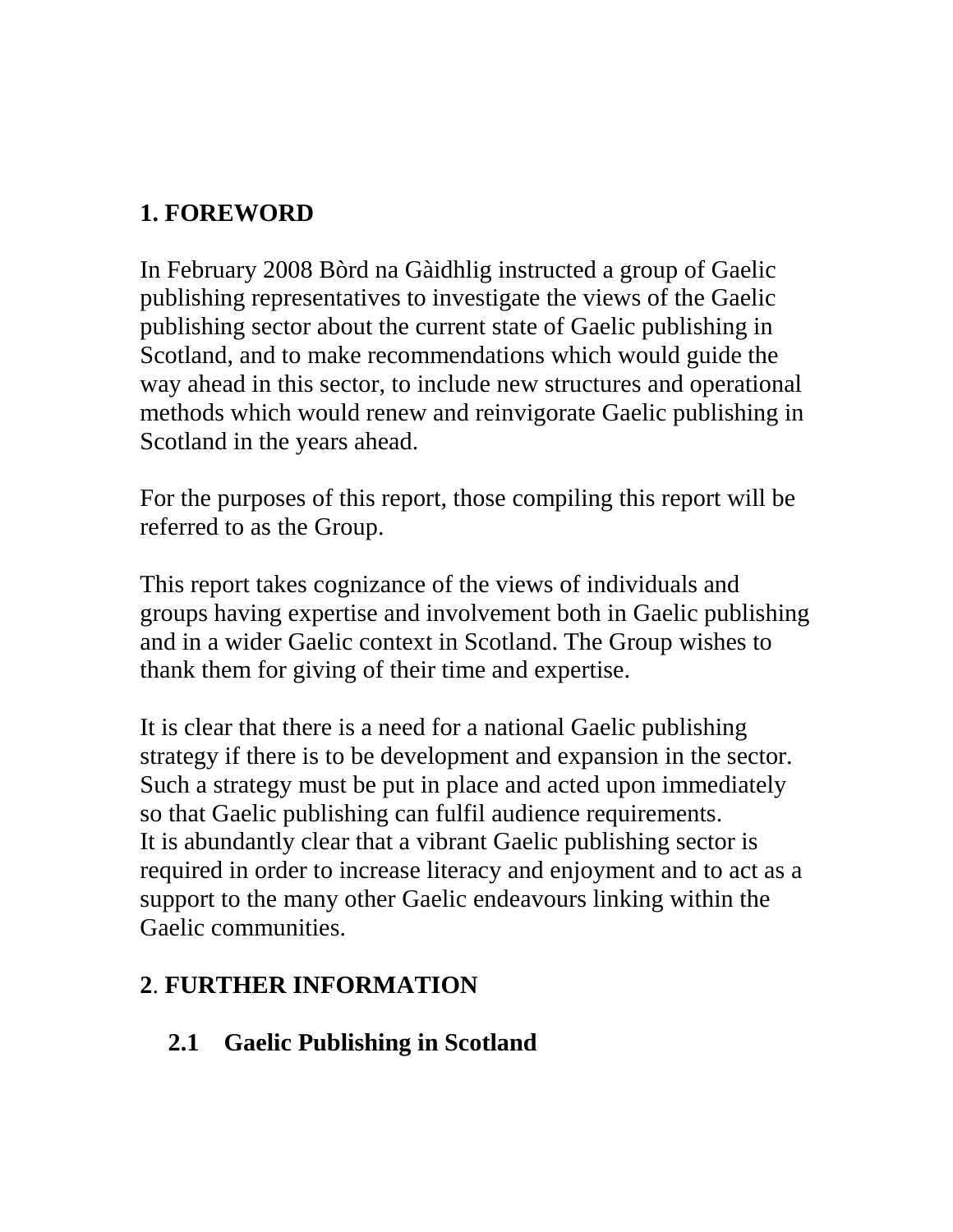- 2.1.1 There is no current Gaelic publishing strategy in Scotland which can embrace marketing, books, periodicals, newspapers and associated matters. There is no structure within which the skills of budding writers and publishers can be developed, nor is there any structure which could offer assistance with building a body of Gaelic publishing interest on a wider platform.
- 2.1.2 Added to this, the Gaelic education legacy has meant that many Gaelic speakers experience literacy difficulties in their native tongue and are not as fluent in this aspect as they would wish. This fact can negatively influence job opportunities and can mitigate against development of the publishing sector.
- 2.1.3 No formal training courses or schemes exist for translators or for editors. Despite that, *Fosglan* in Lews Castle College offers Gaelic translation services as well as advice and guidance. The Group welcomes the Gaelic Act and the developments which will ensue as a result, and is aware that the Gaelic needs of public bodies and others will increase in respect of translation and editing services in order to satisfy the requirements of the Act. The staff of the Gaelic Books Council devote a lot of time to editing and to the provision of editorial related advice and it now seems an opportune time to bring all editorial services together in an established unit for the purpose.

2.1.4 The Gaelic Books Council was established in 1968 under the auspices of the Department of Celtic Studies in the University of Glasgow, in order to provide support for publishers and writers. This is implemented through a scheme of small grants and through the editorial services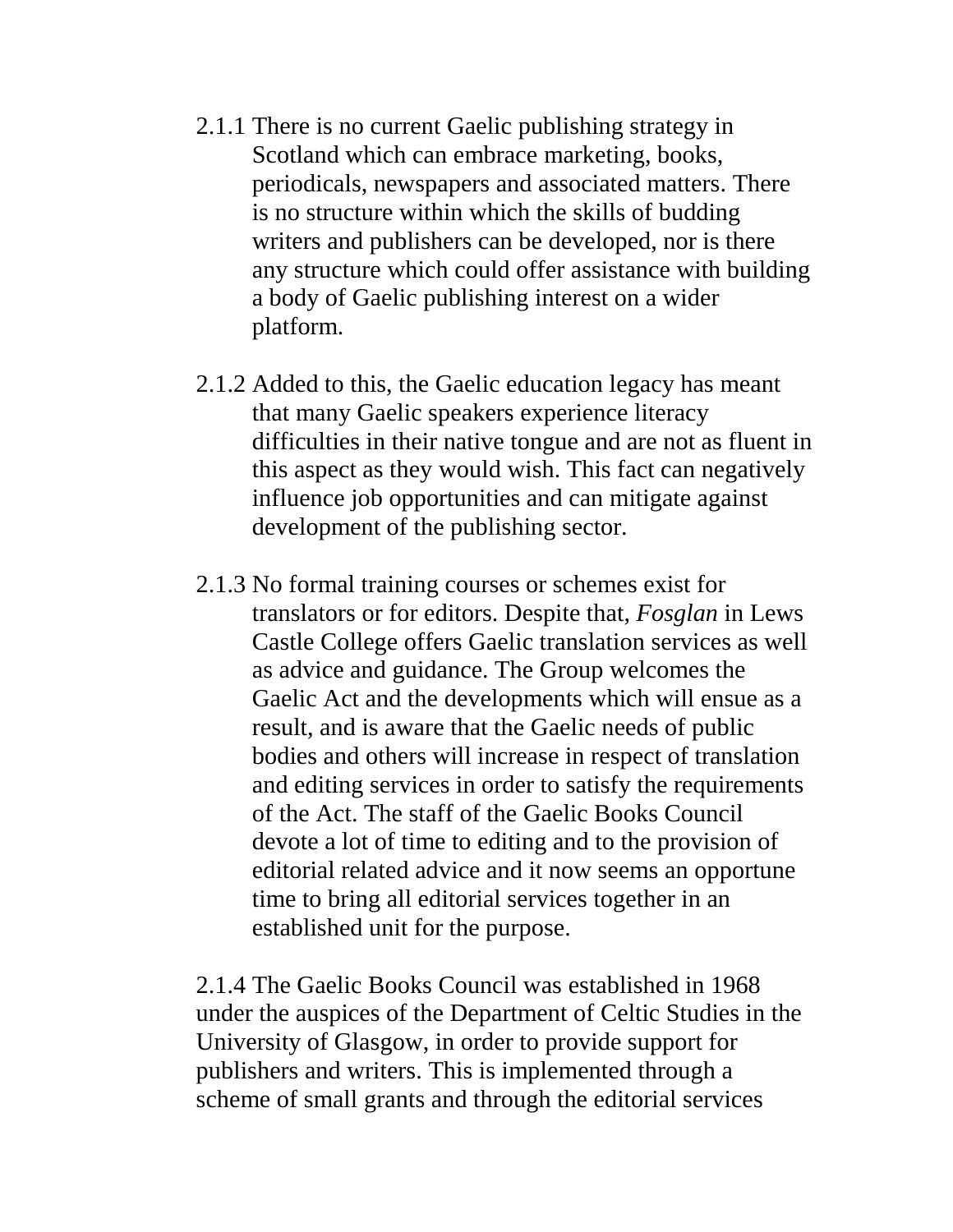previously mentioned. The Books Council is predominantly funded by Creative Scotland, but that funding is such that it does not allow the Books Council any further business development nationally. The lack of funding means that there is and never has been career path development and most books in publication are through the auspices of one full-time publisher and a few part-time voluntary groups. They are:

- *Acair* which is a limited company comprising three of a workforce which has published many and varied titles since the company was established in the seventies
- *Clàr* which publishes a number of independent titles and whose imprint is used to publish *Ùr-sgeul* titles
- *Leabhraichean Beaga* which publishes children's books
- A number of other small independent publishers which publish a small variety some of which are 'niche titles'
- *2.1.5 Stòrlann Nàiseanta na Gàidhlig* was established in 1999 to provide materials for the Gaelic-medium education curriculum. Stòrlann is a limited company, funded by specific grants for Gaelic as well as by Bòrd na Gàidhlig, for the preparation and distribution of books and to co-ordinate all Gaelic educational materials. Stòrlann also is an independent publisher.
- *2.1.6* Other than the curriculum material provided by Stòrlann many of the Gaelic books published are done so in piecemeal fashion. Their production, in many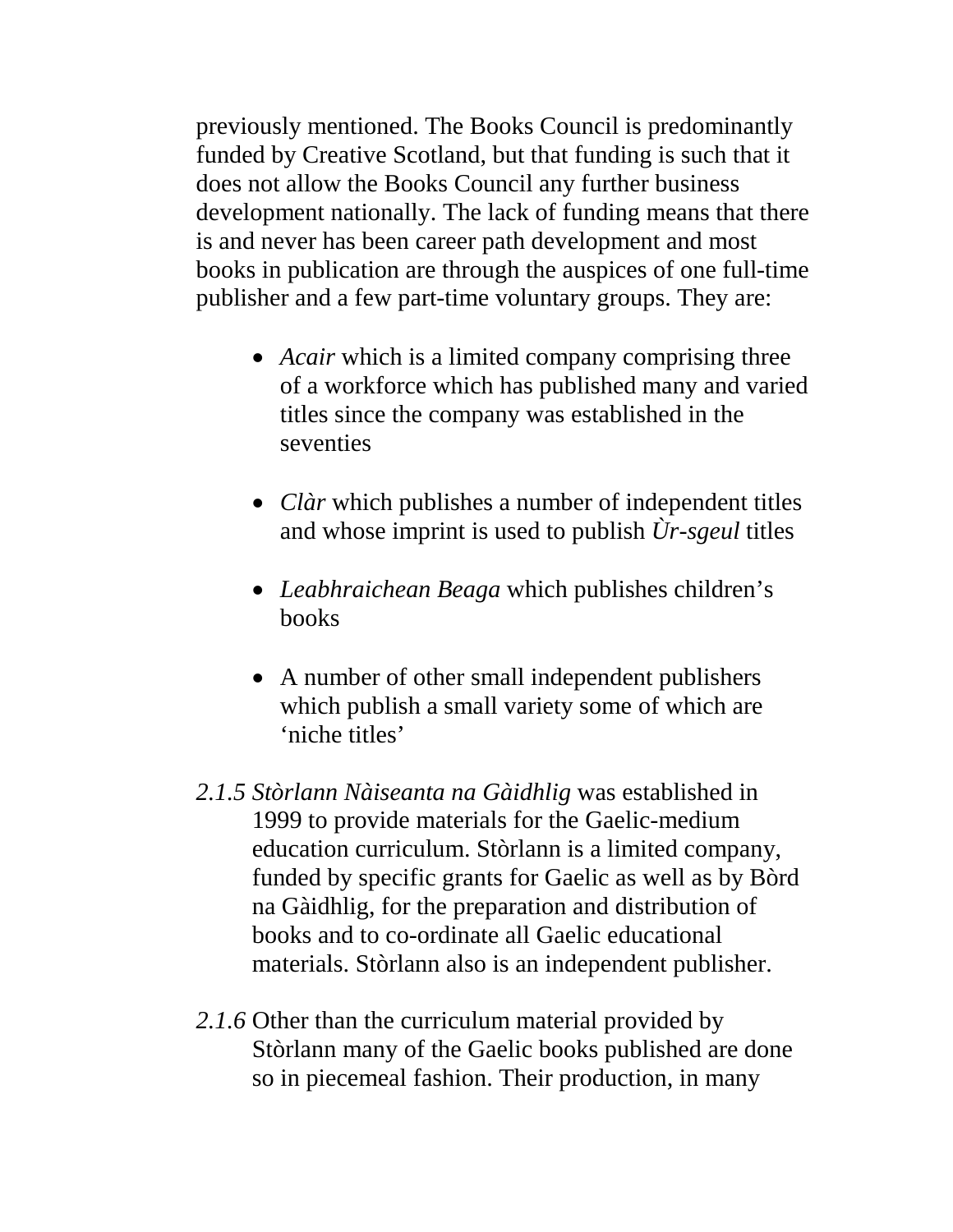cases is not part of a marketing or development strategy.

*2.1.7* As mentioned earlier most of the Gaelic Books Council funding comes from Scottish Arts Council. The Books Council also received investment funding of £80k from Bòrd na Gàidhlig for *Ùr-sgeul*. Below is shown the Books Council income over the last three years.

| 2003-04  | 2004-05  | 2005-06  |
|----------|----------|----------|
| £287,907 | £319,479 | £385,352 |

It is clear that the Books Council income has risen 34% (£97,445) over the last three years. 40% of the book Council's income is received from Creative Scotland and 28% is earned through sales. Income from sales has risen by 17% over the last three years, but income from Creative Scotland has risen by only 3%. Most of the income received by small publishers is received from the Books Council.

2.1.8 Stòrlann is the other main company engaging in Gaelic publishing. Stòrlann is different from the Books Council in that most of their work deals with education books and related curricular activities. Stòrlann was financed over the past three years as follows: £200k for an administration and development team working alongside other contracted organisations and individuals so that their programme is delivered; £500k top-sliced from local authority specific grants so that an annual rolling programme of materials for use in schools can be commissioned and distributed throughout schools; and a further £100k for the project *Gàidhlig on-line*.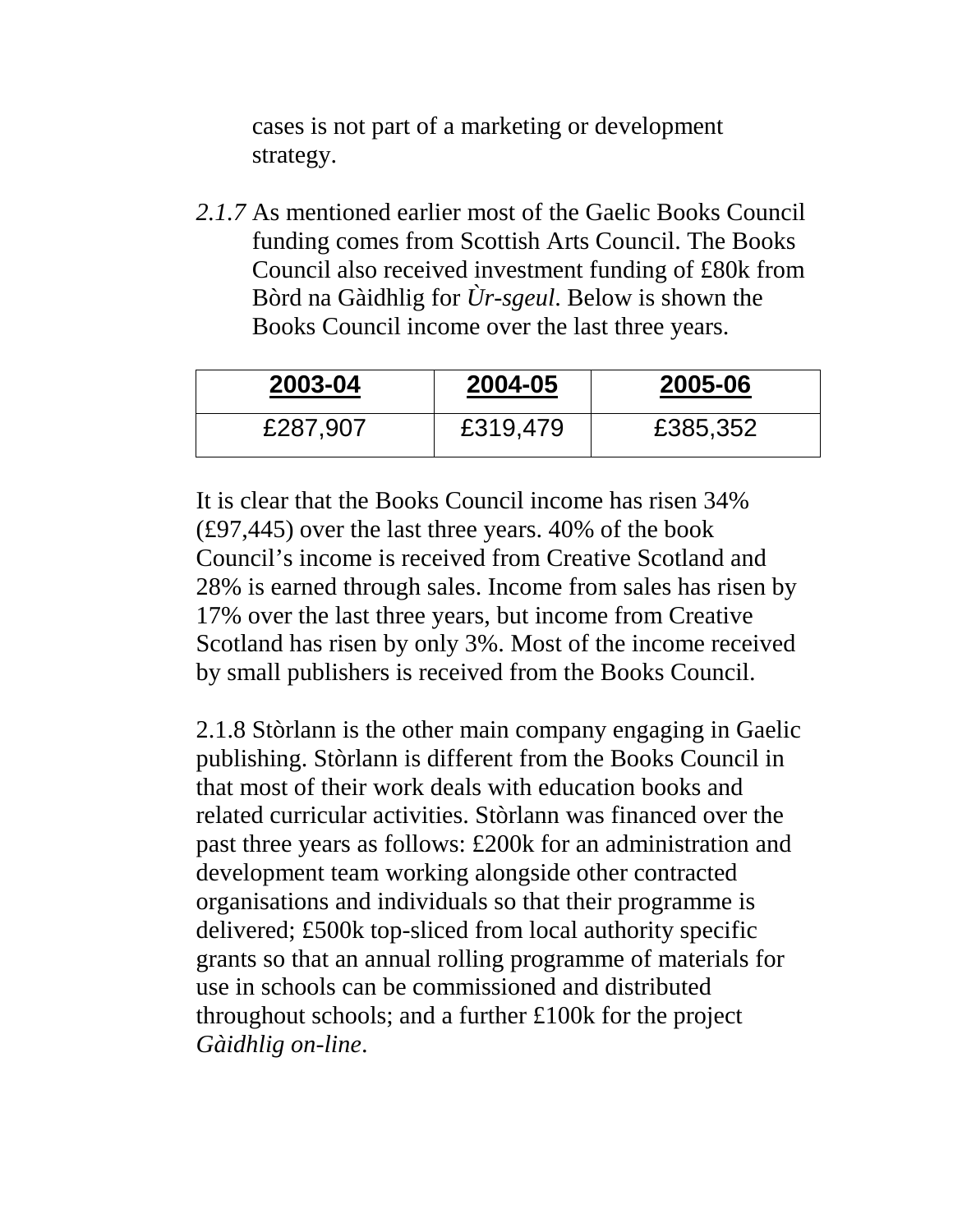2.1.9 Developments such as *Ùr-sgeul* are proof that there is a market for Gaelic books although publishers sell only between five hundred and a thousand copies of each book. This serves to illustrate that Gaelic is not a commercial venture. Publishers are also dependent on large general distribution centres although what they require is a specific distribution centre where their Gaelic titles are given prominence.

2.1.10 The difference between fair and balanced financial investment and poor investment was made obvious to the Group when they visited Wales and held discussions with the Director and staff of the Welsh Books Council and in the discussions held with Mgr. Gearóid de Grás of the Irish Books Council.

2.1.11 The Welsh Books Council is in the fortunate position of being confident that its work receives investment and surety in accordance with the needs of the Welsh publishing agenda. The Welsh Books Council is adequately staffed and employs approximately fifty persons (Appendix 2). This not only ensures that their output is greatly increased and that they can organise extensive and varied marketing, but that morale in the Welsh publishing industry is high.

2.1.12 In Ireland, on the other hand, although investment in Irish publishing is a good deal higher than that afforded in Scotland, they struggle to recruit appropriately, thus causing gaps in their system and causing loss of heart resulting in low morale.

2.1.13 According to a survey carried out by the Gaelic Books Council on behalf of this Group (see Appendix 1) the majority of retailers in Scotland are happy to sell Gaelic books, but there is a need for a marketing strategy to embrace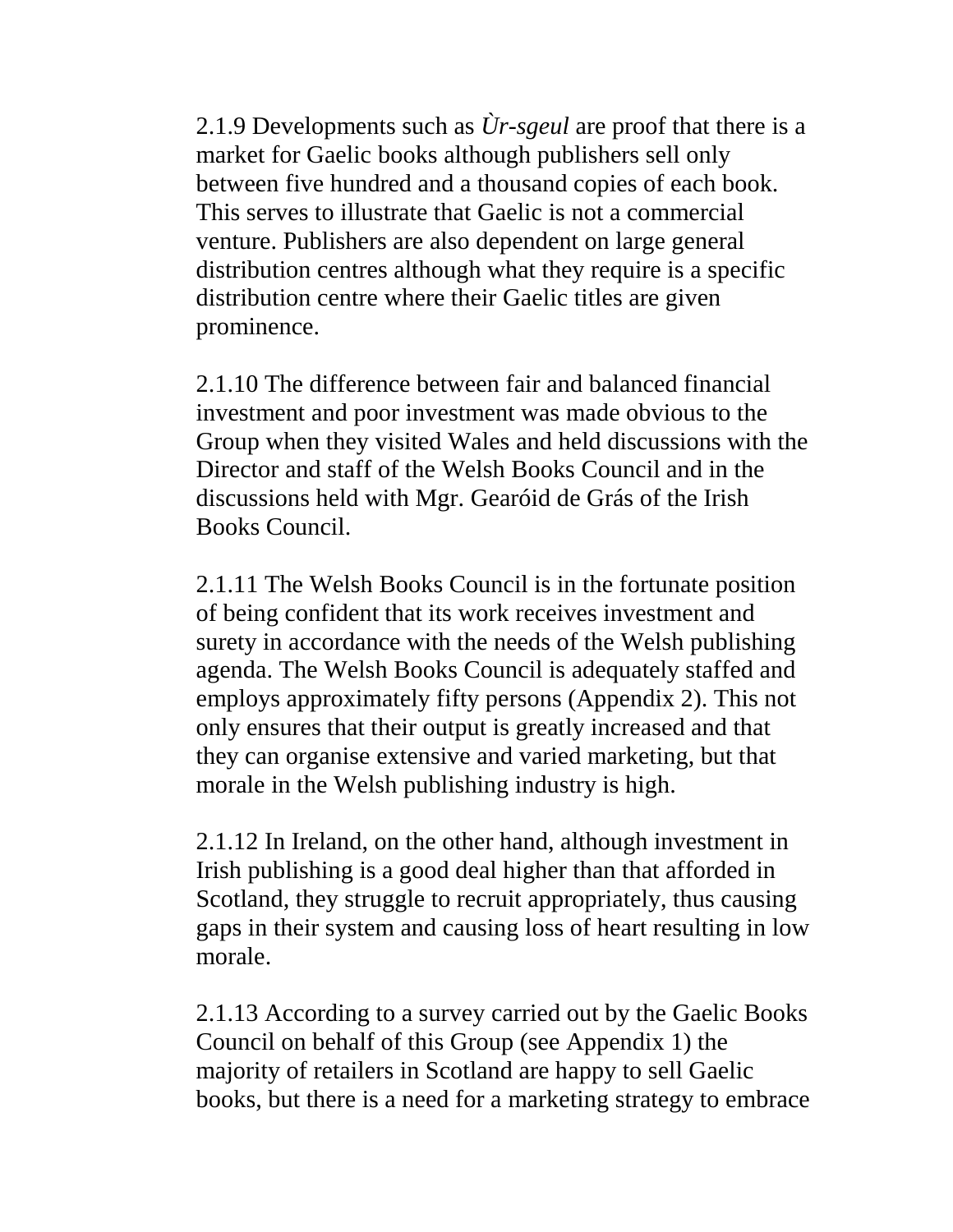publicity, distribution and advertising. New forms of distribution require to be examined particularly in the Highlands and Islands.

## **3. STRUCTURES AND COSTINGS**

## 3.1

As mentioned above, the Group has sought many views and advice on the most effective way forward for the future development of Gaelic publishing in Scotland. The Group has concluded that there must be a fundamental change in structure and support across the board for Gaelic readers and writers in Scotland. The Group's recommended structure can be seen in **Figure 1** below.

3.2 As shown in the figure, the Group recommends two separate and specific departments – *Write Gaelic* and *Read Gaelic*. Both these departments will be run by one principal officer each, with the Director providing co-ordination and giving advice and service to the Board of Directors.

3.3 **Figure 2** illustrates the main steps through which a text must proceed in order to become a completed Gaelic publication.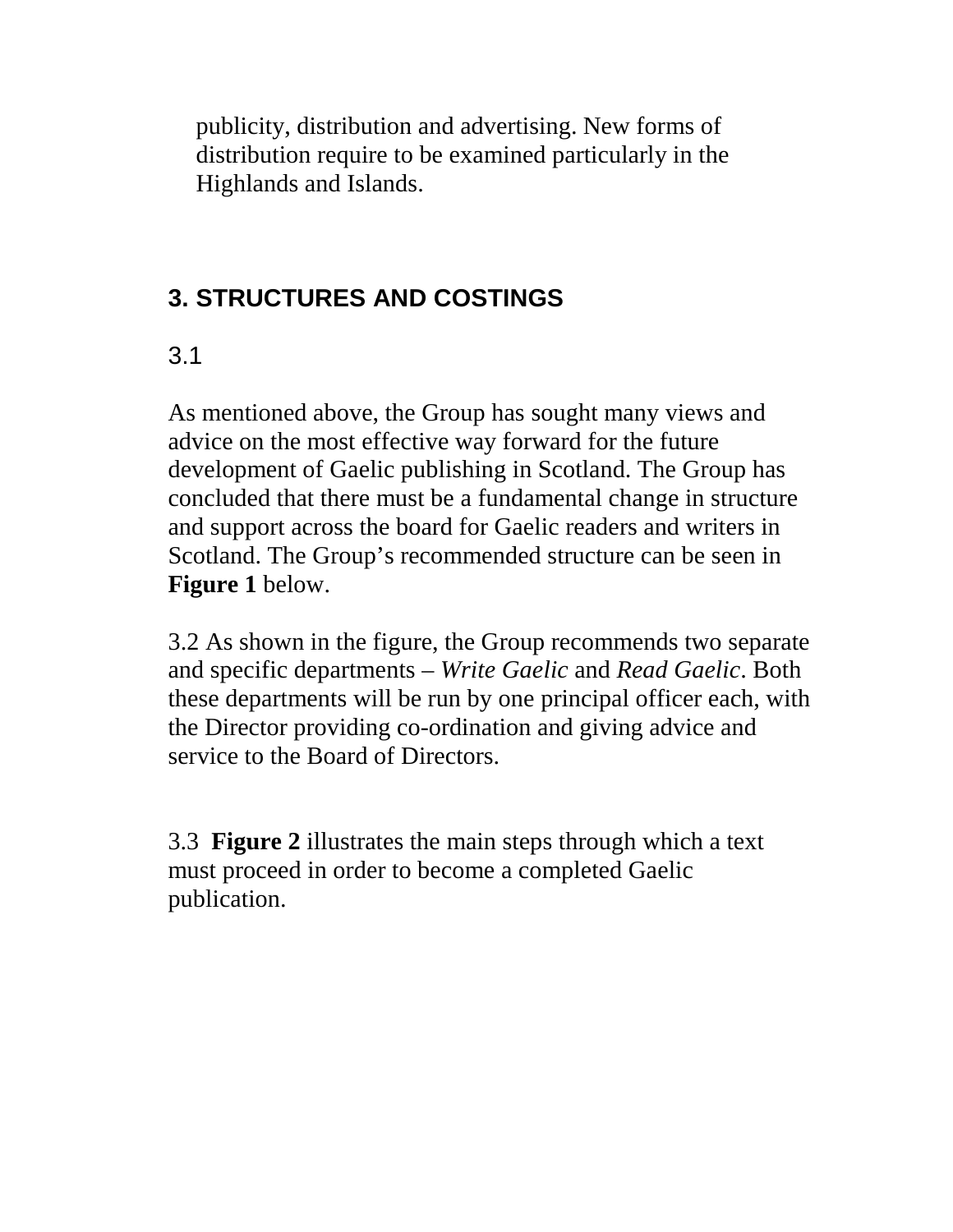## **FIGEAR 1: STRUCTAIR NA BUIDHNE ÙIR**

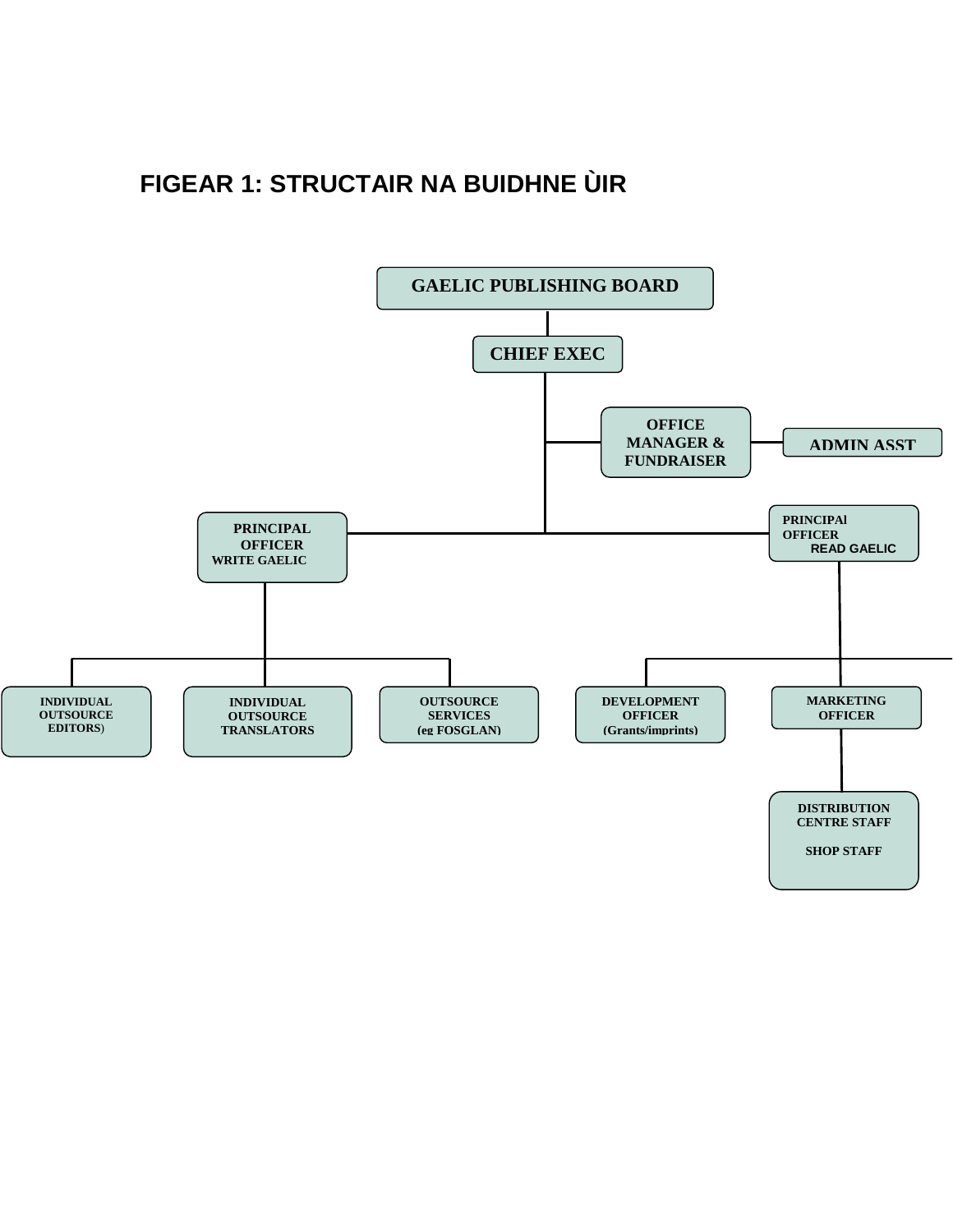## **Figure 2: Steps in the Gaelic publishing process: READ GAELIC in collaboration with WRITE GAELIC**

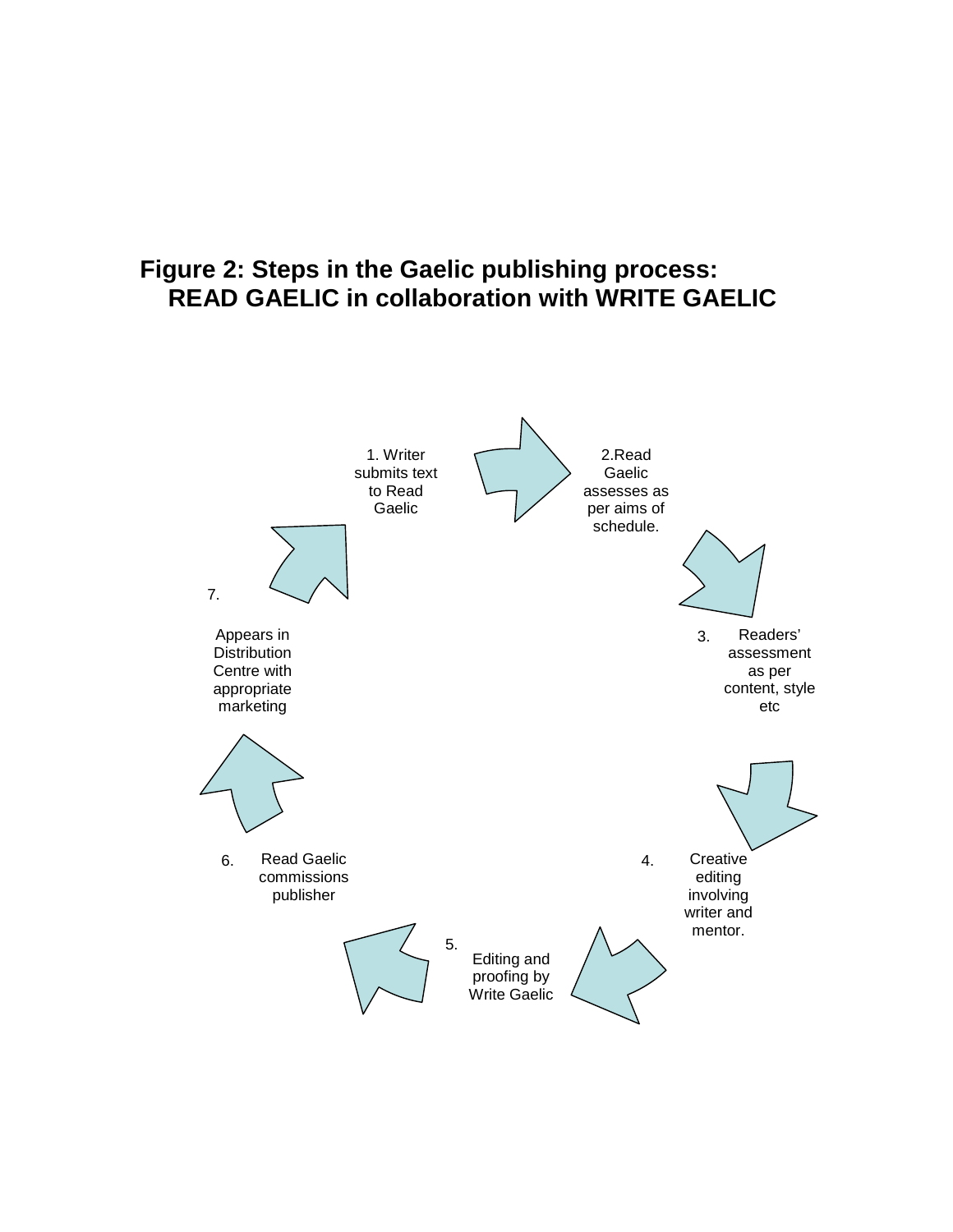## **3.4 Read Gaelic and Write Gaelic – Costs**

3.4.1

The estimated costs associated with establishing and operating both strands of a revamped structure for Scottish Gaelic publishing are shown below. The chart shows the staffing costs only and does not include costs of development and administration associated with the co-ordination of both strands. The scales are based on local authority rates.

| <b>Chief Exec</b><br>(Read Gaelic & Write<br>Gaelic) | <b>SP51</b><br>$-53$ | £40,140 | £42,024 |
|------------------------------------------------------|----------------------|---------|---------|
| <b>Office Manager</b>                                | AP3                  | £18,840 | £20,673 |
| <b>Principal Officer</b>                             | <b>SP40</b><br>$-42$ | £31,004 | £32,658 |
| <b>Development Officer</b>                           | AP4                  | £21,327 | £23,610 |
| <b>Principal Officer Marketing</b>                   | AP <sub>5</sub>      | £24,333 | £26,502 |
| Training co-ordinator                                | AP2                  | £16,929 | £18,324 |
| <b>Distribution Centre</b>                           |                      |         |         |
| <b>Team</b>                                          |                      |         |         |
| Manager                                              | AP4                  | £21,327 | £23,610 |
| Admin support                                        | AP2                  | £16,929 | £18,324 |
| <b>Shop Staff</b>                                    |                      |         |         |

## 3.4.2 Read Gaelic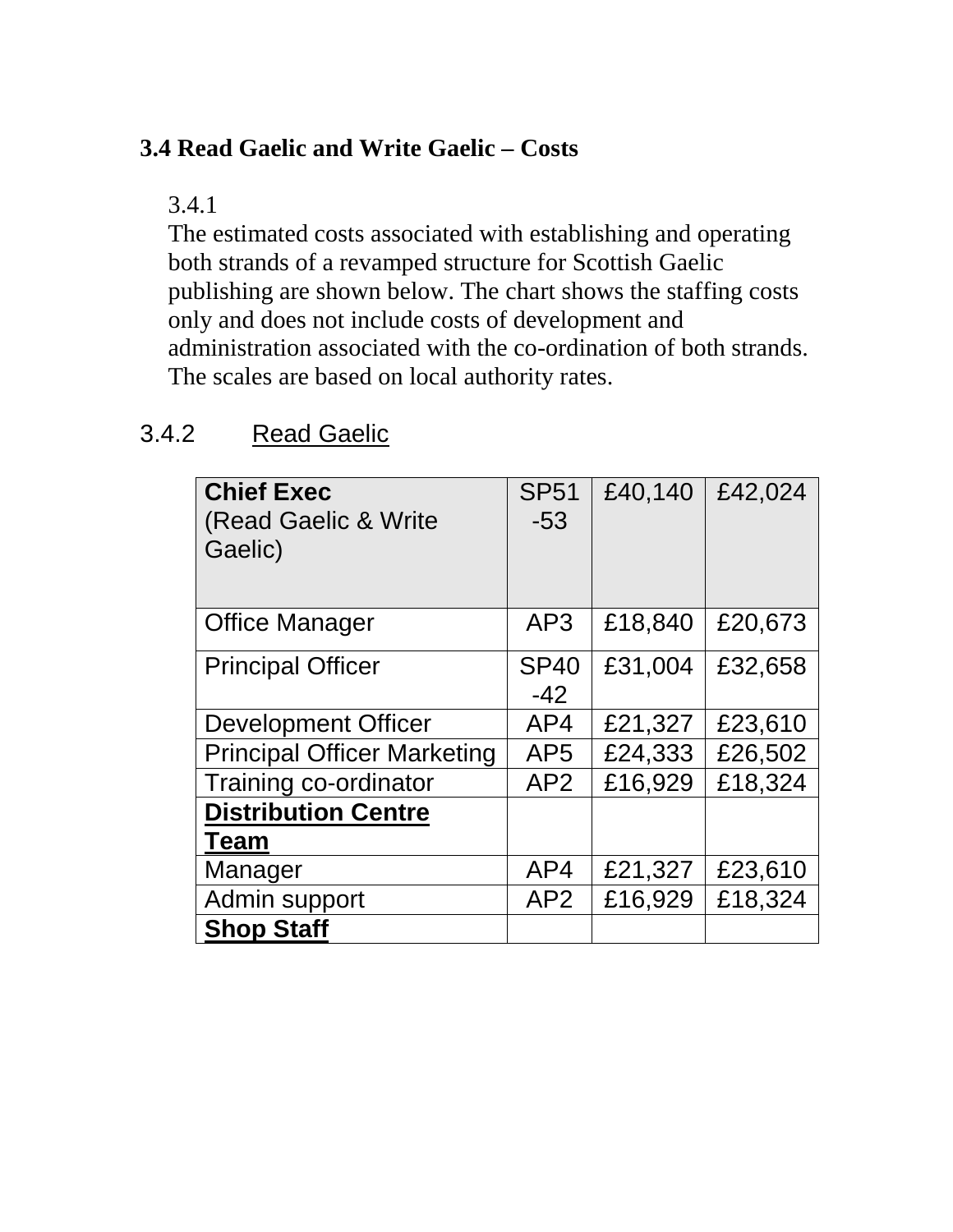| Highlands & Islands (x1)     | AP3 | £18,840 | £20,673           |
|------------------------------|-----|---------|-------------------|
| <b>Remainder of Scotland</b> | AP3 | £18,840 | £20,673           |
| (x1)                         |     |         |                   |
| <b>Total</b>                 |     | £228,50 | £247,07           |
|                              |     |         |                   |
|                              |     |         |                   |
| Taxes NIC etc (c26%)         |     |         | £59,412   £64,238 |
| <b>Total</b>                 |     | £287,92 | £311,30           |

# 3.4.3 Write Gaelic

| <b>Head Office Staff</b>     | Sgèil<br><u>e</u>    | <b>Bho</b> | Gu      |
|------------------------------|----------------------|------------|---------|
| <b>Principal Officer</b>     | <b>SP40</b><br>$-42$ | £31,004    | £32,658 |
| <b>Admin Support</b>         | AP2                  | £16,929    | £18,324 |
| Total                        |                      | £47,933    | £50,982 |
| Taxes, NIC, etc (c26%)       |                      | £12,462    | £13,255 |
| <b>SubTotal</b>              |                      | £60,395    | £64,237 |
| <b>Outsource Editors</b>     |                      | £15,000    | £20,000 |
| <b>Outsource Translators</b> |                      | £50,000    | £100,00 |
| <b>Other Outsource Staff</b> |                      | £50,000    | £100,00 |
| <b>SubTotal</b>              |                      | £115,00    | £220,00 |
| <b>Total</b>                 |                      | £175,39    | £284,23 |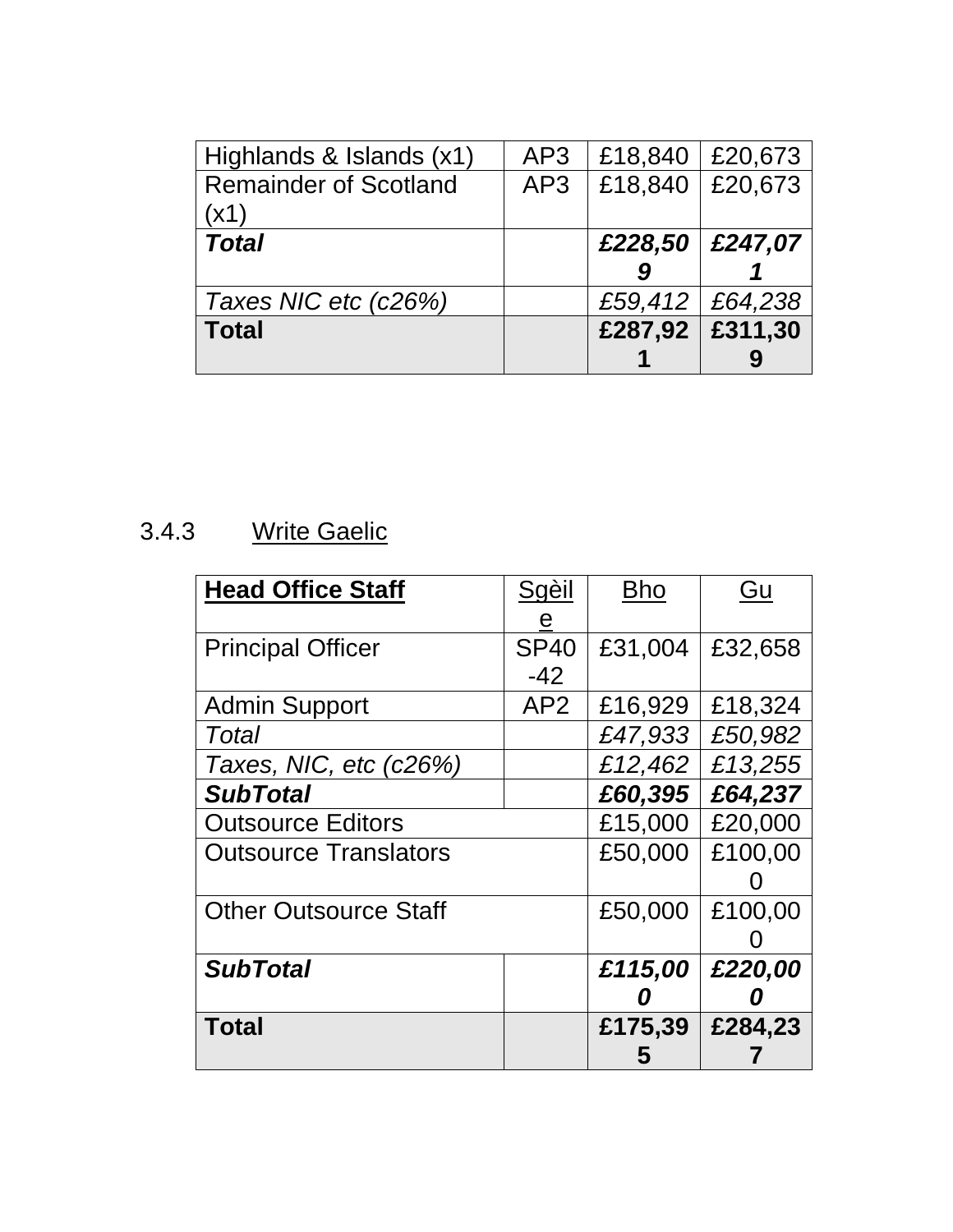#### 3.4.4

It can be seen from the above that the costs for implementing **Read Gaelic** total between £287,921 and £311,309, and for **Write Gaelic** from £175,395 to £284,237. The table below shows that the estimated costs of the two strands amount to between £415,148 and £545, 556.

| Геаm                | From     |          |
|---------------------|----------|----------|
| <b>Read Gaelic</b>  | £287,921 | £311,309 |
| <b>Write Gaelic</b> | £175,395 | £284,237 |
| <b>Total</b>        | £463,316 | £595,546 |

### **3.5 Development programme for Gaelic Publishing – Estimated Costs**

#### 3.5.1

Apart from staffing costs the Group is aware of estimated projected costs of the actual development programme which would ensue once staff were in post. These costs are shown below.

| CommissioningProgramme/Ur- | £200,000 |
|----------------------------|----------|
| sgeul/Imprints etc         |          |
| <b>Marketing Programme</b> | £70,000  |
| Training programme         | £70,000  |
| Admin budget               | £60,000  |
| <b>Total</b>               | £400,000 |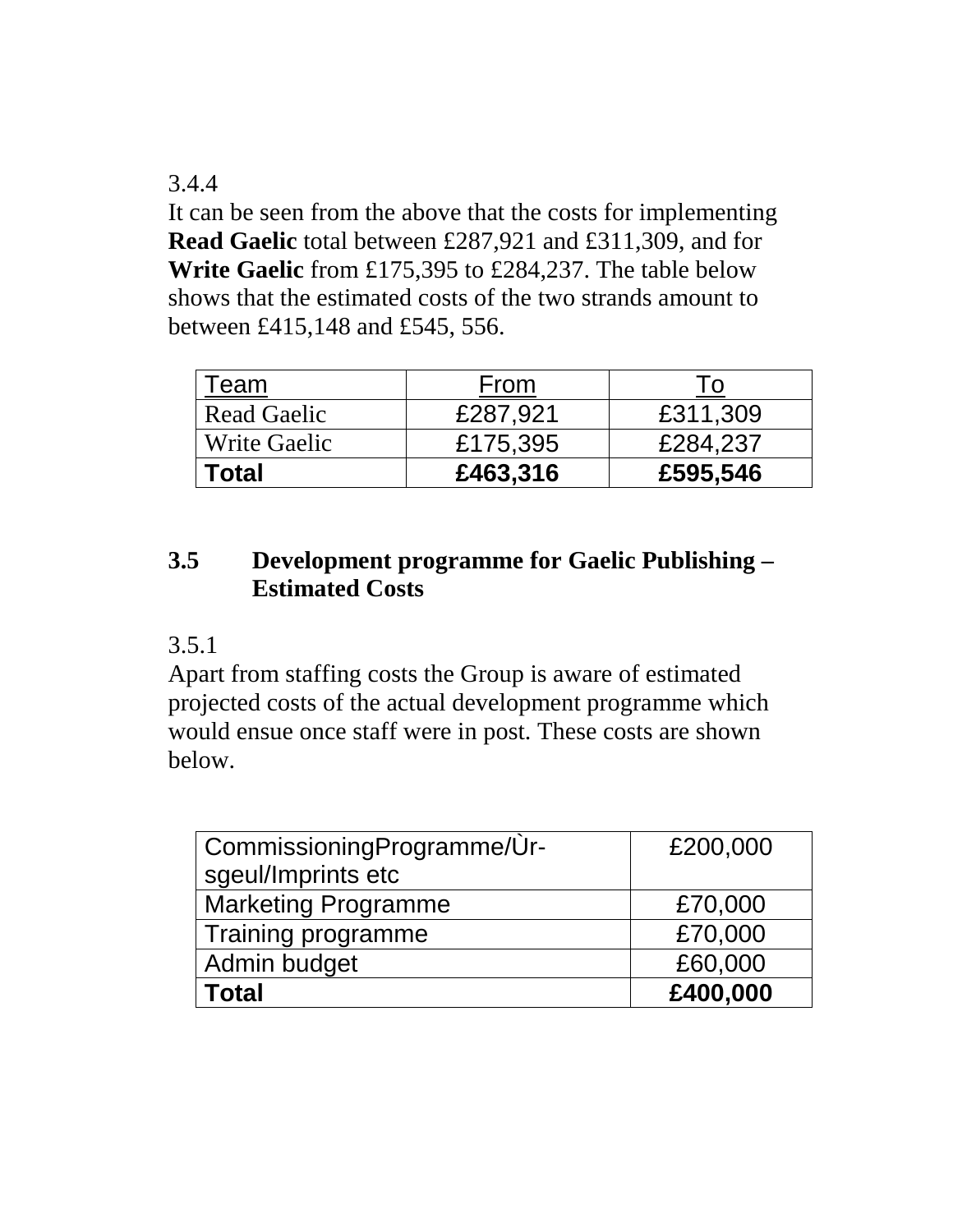#### 3.5.2

It is estimated as shown above that at least £400,000 must be allocated to the setting up and implementation of a development programme if any advances at all are to be made in Gaelic book production throughout Scotland.

Taking account of staffing and development costs, the total projected cost of setting up and implementing a new structure for Gaelic Publishing in Scotland is estimated by the Group to be between £863,316 and £995,546.

#### 4. **Main Recommendations**

### **1.The existing national structure for Gaelic Publishing in Scotland should be renewed and tailored for modern requirements.**

- In order to establish the new structure it should be known by a different name from the existing organisation. The Group recommends that there be two fresh strands within the new organisation so that its aims and aspirations are realised. These strands are **Read Gaelic** and **Write Gaelic**.
- Members of the new Board should be selected according to their expertise and understanding of publishing or a related discipline, through public advertisement.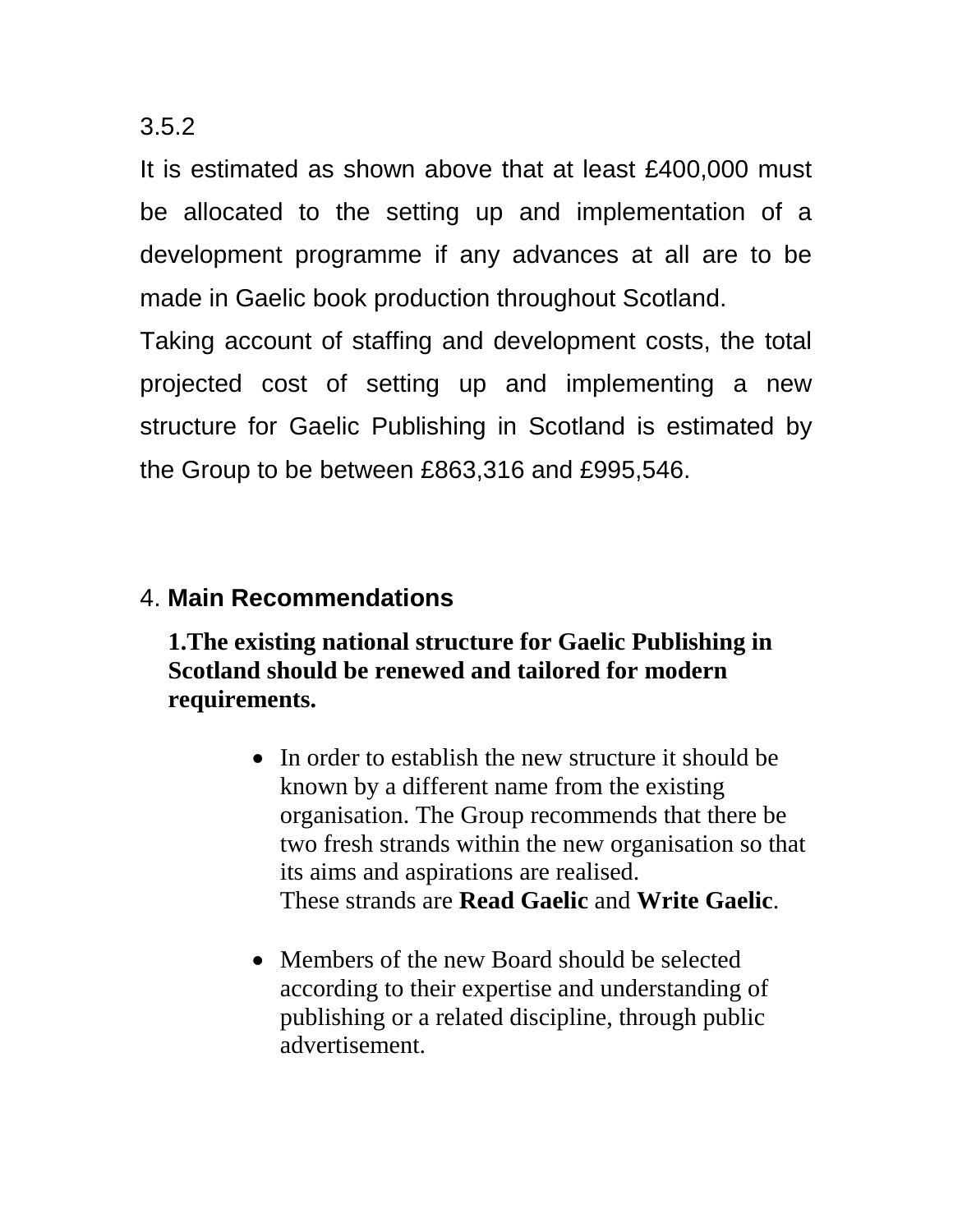- The recruited Chief Executive should be able to fashion the new service and to offer strong direction to both strands, **Read Gaelic** and **Write Gaelic.**
- The new organisation should be provided with appropriate funding and facilities commensurate with present day requirements to enable effective marketing of their product.

**2. The field of Gaelic publishing must be expanded. A much wider selection of Gaelic books is required, ranging from romance, detective, science-fiction, history and reference, so that Gaelic readers of all ages can enjoy a range of books of all kinds.**

- **Read Gaelic** will devise a commissioning programme based on market research, to ascertain the needs and requirements of all age groups. Commissioning fees will be paid in order to make inroads into filling gaps in reading requirements.
- Research will be commissioned to ascertain the most effective ways of tackling this gap, whether these be through establishing new imprints, establishing servicelevel agreements with publishers or some other appropriate mechanisms.

#### **3. A Gaelic distribution centre is required alongside a marketing strategy for the highlighting and sale of all Gaelic publications**

• **Read Gaelic** will seek funding from HIE and others to establish a distribution centre in the Highlands or Islands.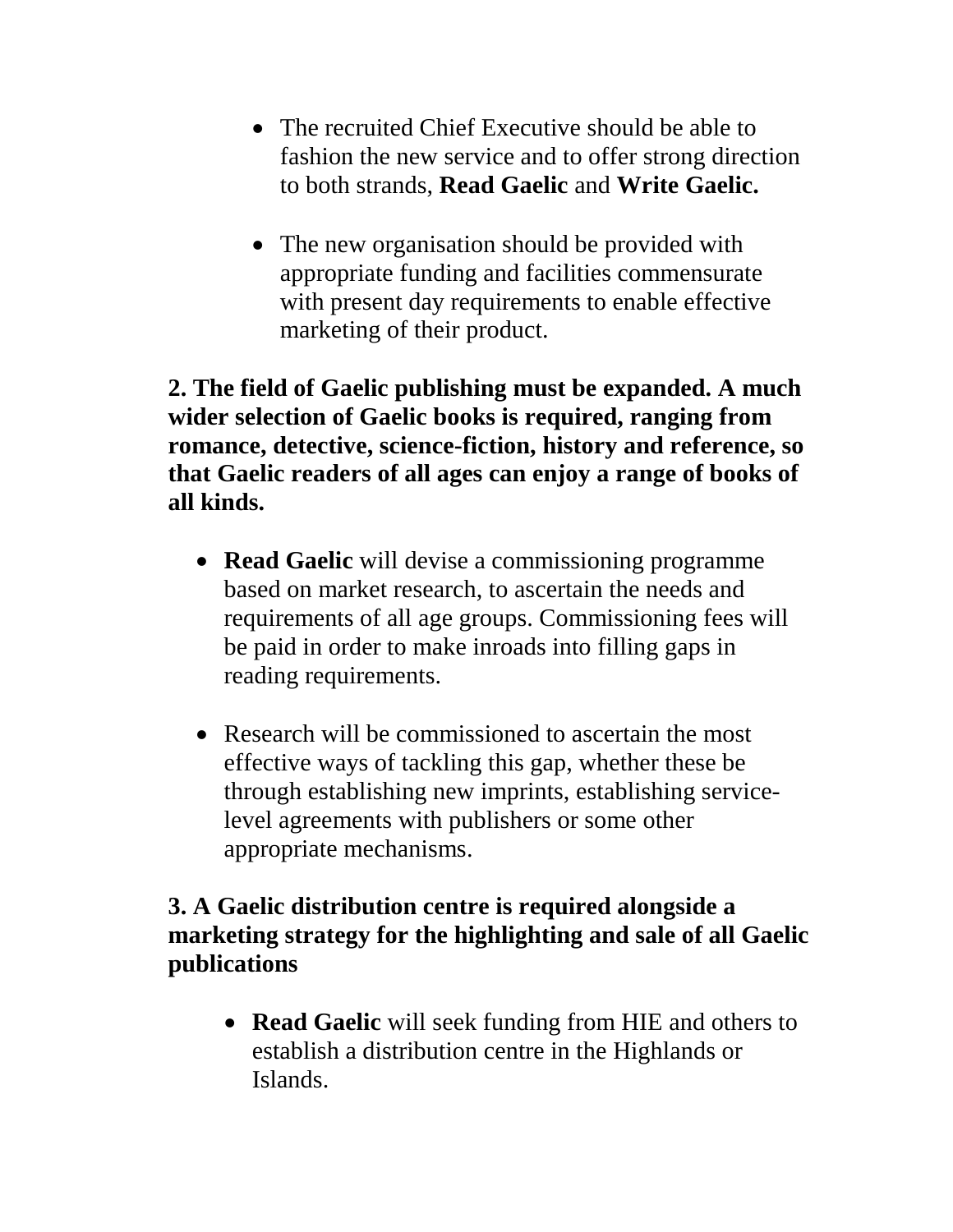- The distribution centre will create employment in its community; two members of staff should be recruited in the first instance to establish the centre using a digital ordering system with links to websites, retailers and customers.
- The Head of **Read Gaelic** will be accountable to the Chief Executive in establishing and implementing a marketing strategy.
- A business plan will be developed containing proposals to extend the existing Gaelic Books Council shop in Glasgow and to establish a new exclusively Gaelic Bookshop in Inverness, to provide a service for the Gaelic population and to encourage people from other areas to engage with Gaelic in the capital of the Highlands.

### **4.**

#### **Training and support is required for Gaelic writers, publishers, designers, translators and editors**

• A training officer will be recruited to design and implement a programme to widen skills in the field of all aspects of Gaelic publishing.

#### **5.**

**A national unit is required for the provision of professional services such as translation, proofing, editing, sub-titling and advice to the following groups:**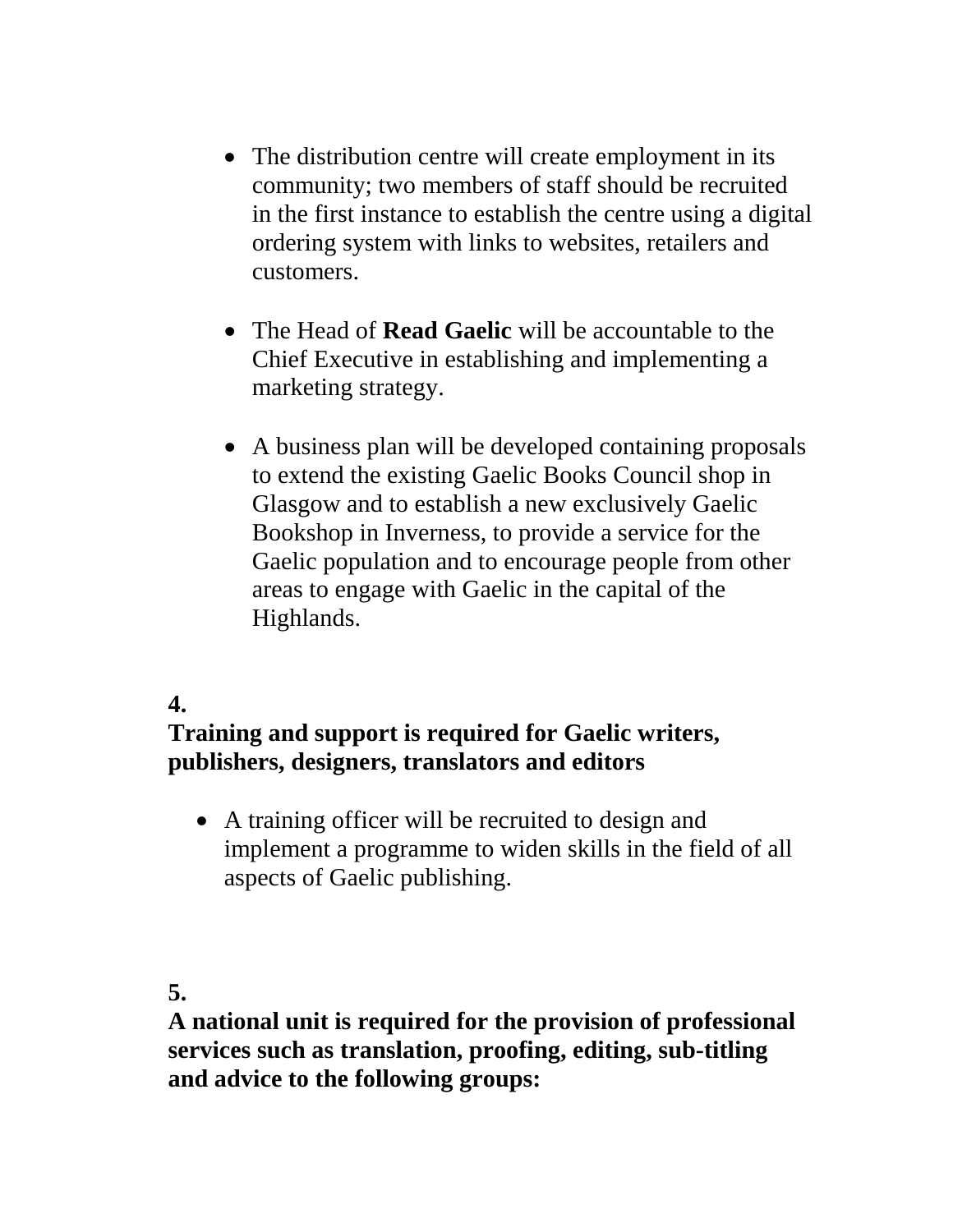- Publishers
- Education
- Newspapers and periodicals
- Media (sub-titling)
- Public bodies seeking to prepare Gaelic Plans as required by the Gaelic Act
- The Group proposes the name **Write Gaelic** for this strand.
- A Head of Service and an administrative assistant should be recruited in the first instance to establish this Department. The initial aim would be to create a database to include the names of all the professional people who currently provide these services throughout Scotland so that they can formally be identified as providing the core of the service, although retained within their own communities.

## **6. There is a need for a formal structure which will create home-based employment opportunities in the field of translation**

- As the demand for the **Write Gaelic** service grows as a result of the Act, courses and support systems must be in place to provide relevant guidance to those who may wish to follow a career path in Gaelic publishing.
- **Write Gaelic** will create an accreditation scheme for Gaelic translators and editors as part of the extension of their skills.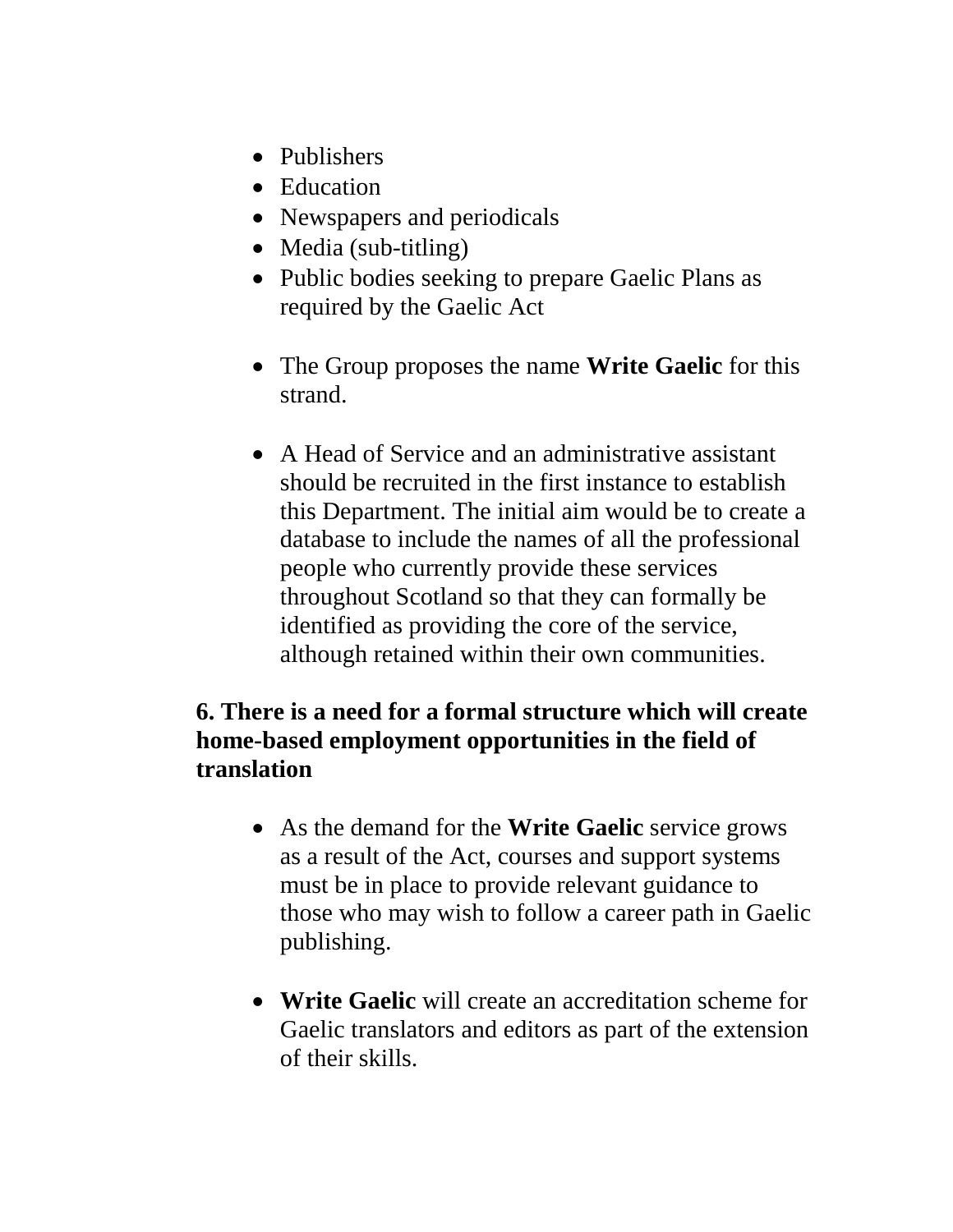## **5. CONSULTATION**

### **Wales**

Garmon Gruffudd, Manager, Y Lolfa Gwerfyl Pierce Jones, Chief Executive, Welsh Books Council John Lloyd, Director, Gomer Mairwen Prys Jones, Head of Publishing, Gomer

## **Ireland**

Gearoid de Ghras, Head of Bòrd na Leabhar Gaeilge

## **Scotland**

Ailean Caimbeul, Chief Executive, Bòrd na Gàidhlig Alasdair Màrtainn, Taigh na Teud Anna NicSuain, Head of Gaelic Lews Castle College /Fosglan Acair Board members Calum Iain MacLeòid, Director, An Comann Gàidhealach Catrìona Mhòireach, Clàr Dòmhnall Uilleam MacIlleMhoire, Development Manager, Bòrd na Gàidhlig Donella Pheutan, Manager, Cànan Earannta Fiona MacKenzie, Càidreachas Òran Gàidhlig Màiri Mhòr Gwen Bowie, Clàr/Foillsichearan agus Sgrìobhadairean na h-Alba Hi-Arts (Western Isles Literature Development Strategy) Iain Aonghas MacAoidh, Director, Seirbheis nam Meadhanan Gàidhlig Iain MacDhòmhnaill, Director, Comhairle nan Leabhraichean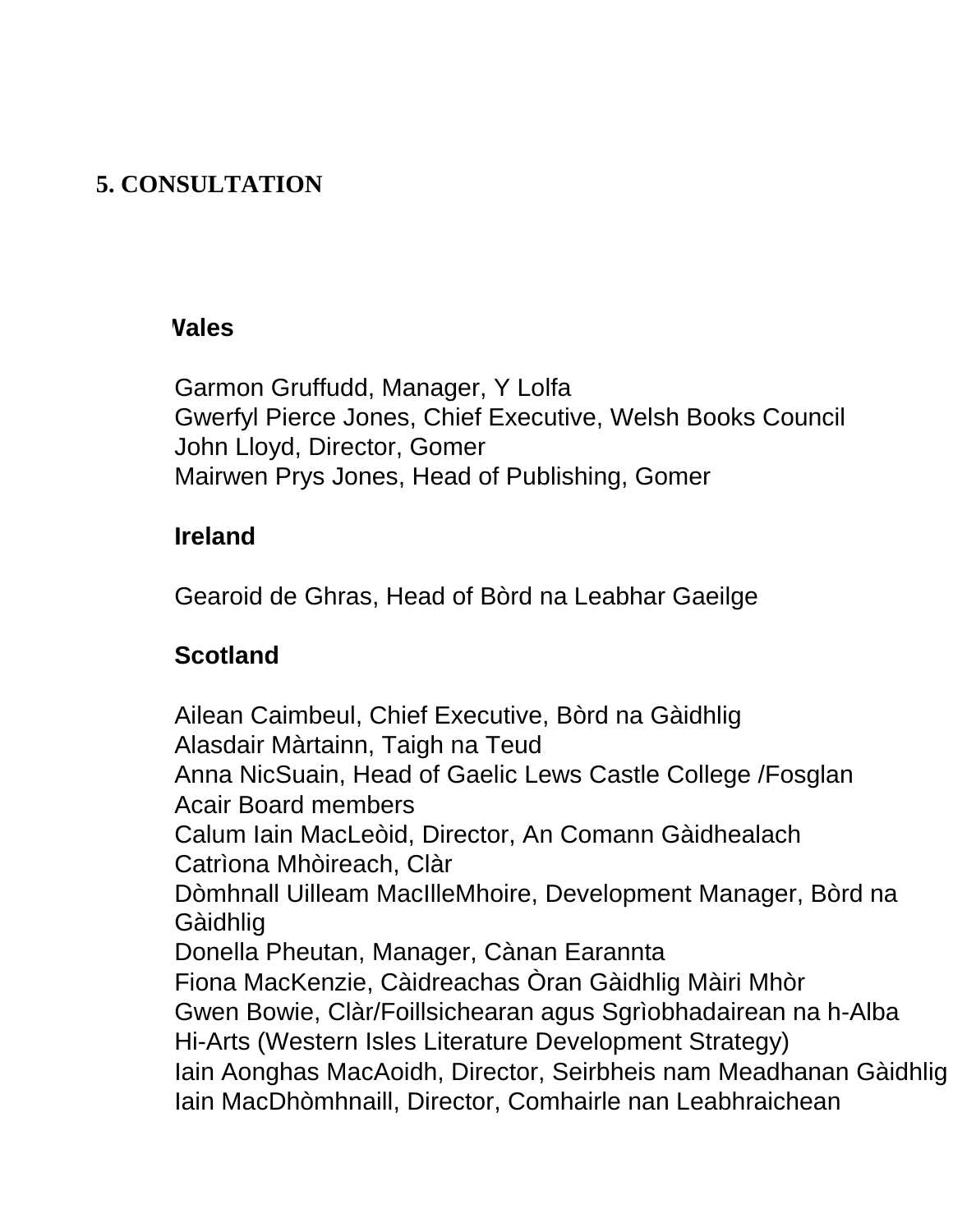Jo NicDhòmhnaill, BBC Alba John Storey, Development Offficer, Comhairle nan Leabhraichean Màiri Rhind, Clàr Nan NicLeòid, Clò Cràbhaig Màrtainn MacGriogair, Glasgow Universsity one time chair of Comhairle nan Leabhraichean Richard Cox, Clann Tuirc Rob O' Maolalaigh, Chair, Comhairle nan Leabhraichean Ruaraidh MacIlleathain, Editor, Cothrom Siùsaidh Hardy, Clì Gàidhlig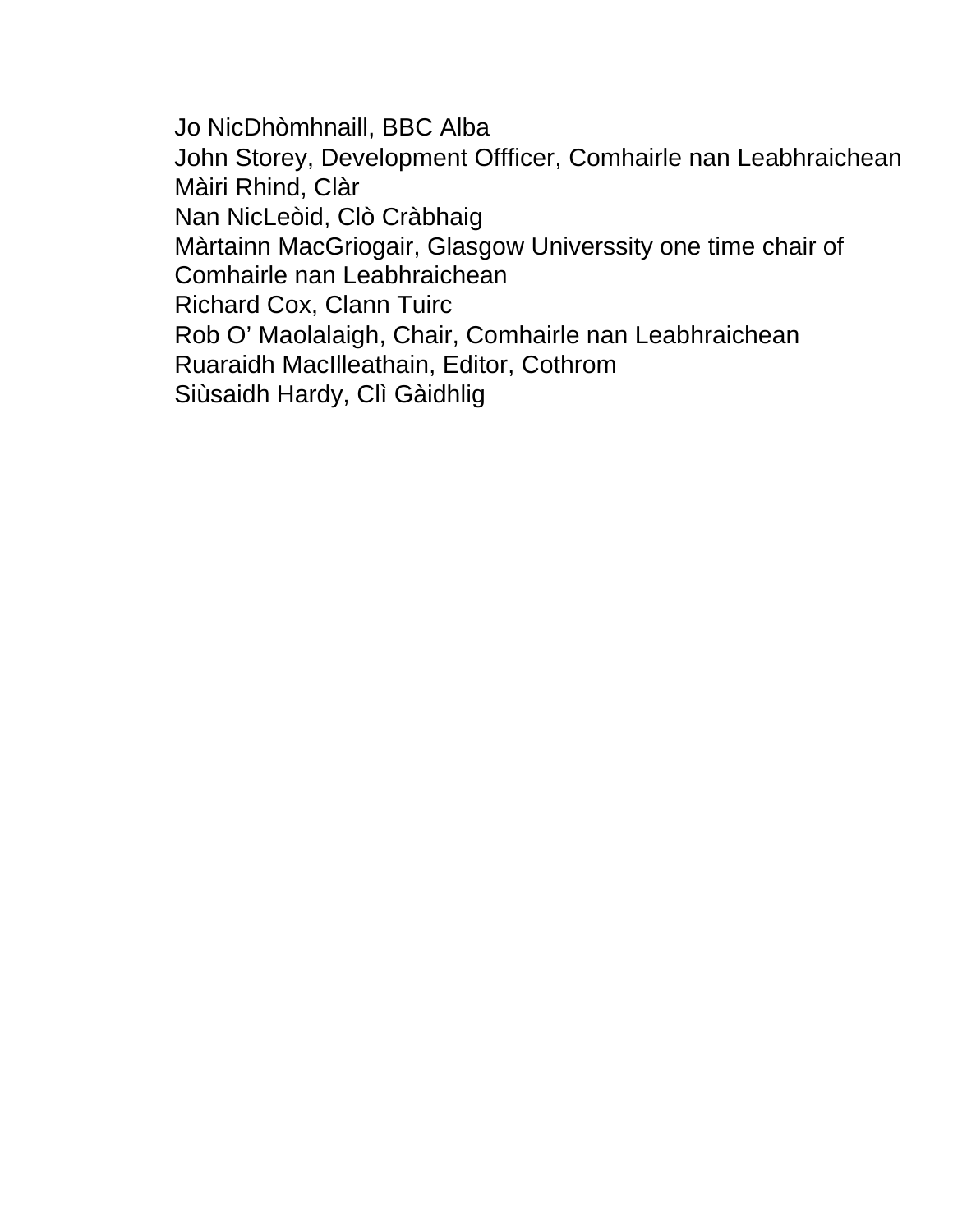## **Shops**

Achins Bookshop, Lochinver An Comunn Gàidhealach, Stornoway Ardmaree Stores & Lobster Pot Tearoom, Beàrnaraigh na Hearadh Blythswood Care Christian Bookshop, Steòrnabhagh Blythswood Christian Bookshop, Port-rìgh Bookpoint, Dùn Omhainn Borders Books, Inbhir Nis Borgh Pottery, Borgh, Eilean Leòdhais Broadford Books, An t-Àth Leathann C & E Roy's Celtic House, Ìle Cumbrae's Card & Gift Shop, Eilean Cumradh D. MacGilllivray & Co., Baile a' Mhanaich Dornoch Bookshop, An Dòrnach Free Church Bookshop, Dùn Èideann Good News Bookshop, Luirg, Cataibh Hebridean Jewellery Bookshop, Steòrnabhagh Hebridean Jewellery, An Gearastan Hebridean Jewellery, An Ìochdar Hyndland Bookshop, Glaschu Loch Croispol Bookshop & Restaurant, Diùrinis, Cataibh Lovats, Uibhist a Deas Mallaig Bookshop, Mallaig Mustard Seed Bookshop, Peàirt Nairn Bookshop, Inbhir Nàrann Oban Music & Books, An t-Òban Ottakar's Bookshop, An Aghaidh Mhòr Ottakars Bookshop, An t-Òban Roderick Smith Ltd/The Baltic Bookshop, Steòrnabhagh Seallam! Visitor Centre, An Taobh Tuath, Na Hearadh Sutherland's Garage, An t-Àth Leathann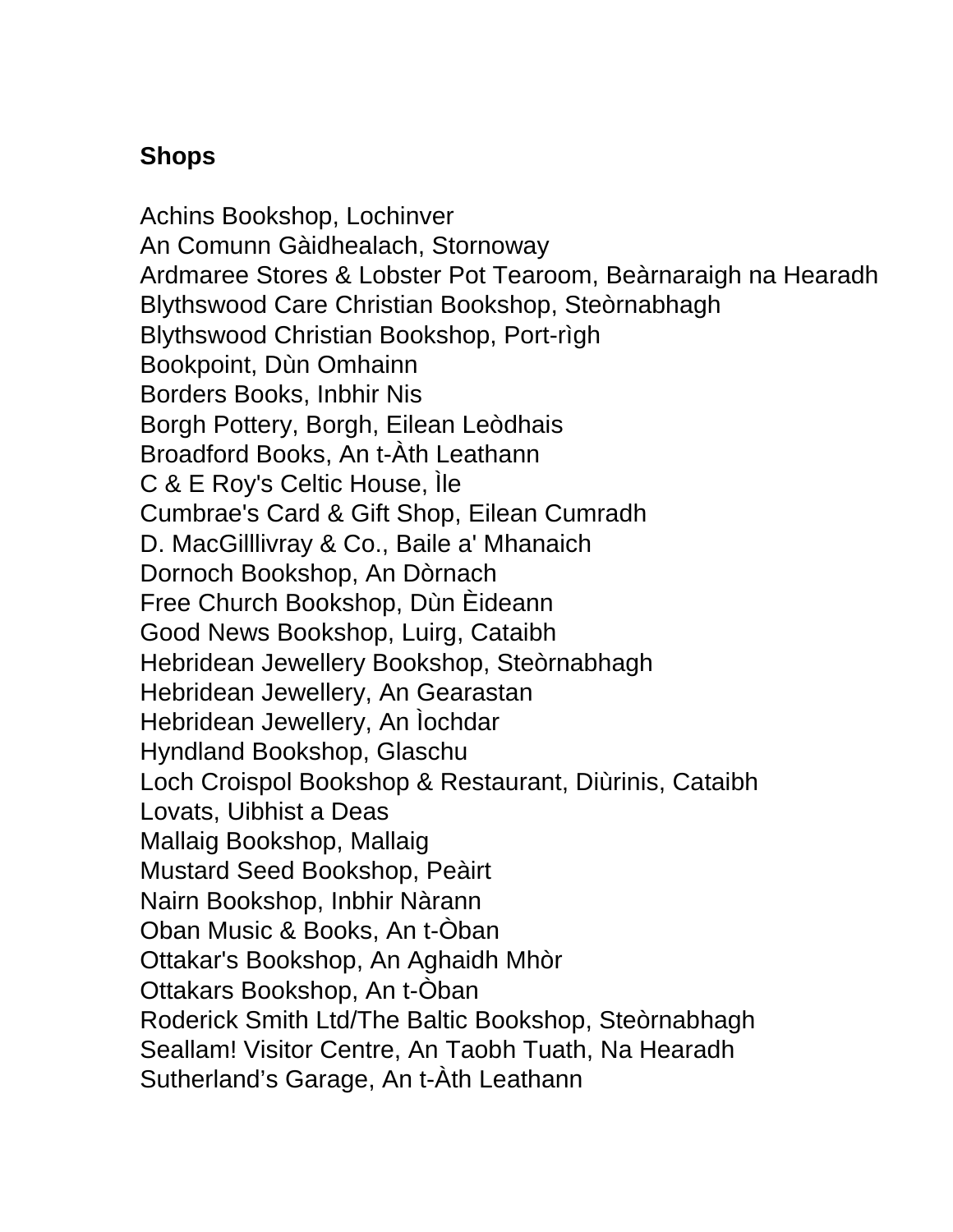Taigh Chearsabhagh, Loch nam Madadh Talisman Books, Mealròs The Anchor Centre, Ulapul The Beauly Centre, A' Mhanachainn The Emporium Bookshop, Crombaigh The Manna House Bookshop, Peairt The Ullapool Bookshop, Ulapul Tourist Information Centre, Steòrnabhagh Waterstone's, Inbhir Nis Waterstone's, Sauchiehall Street, Glaschu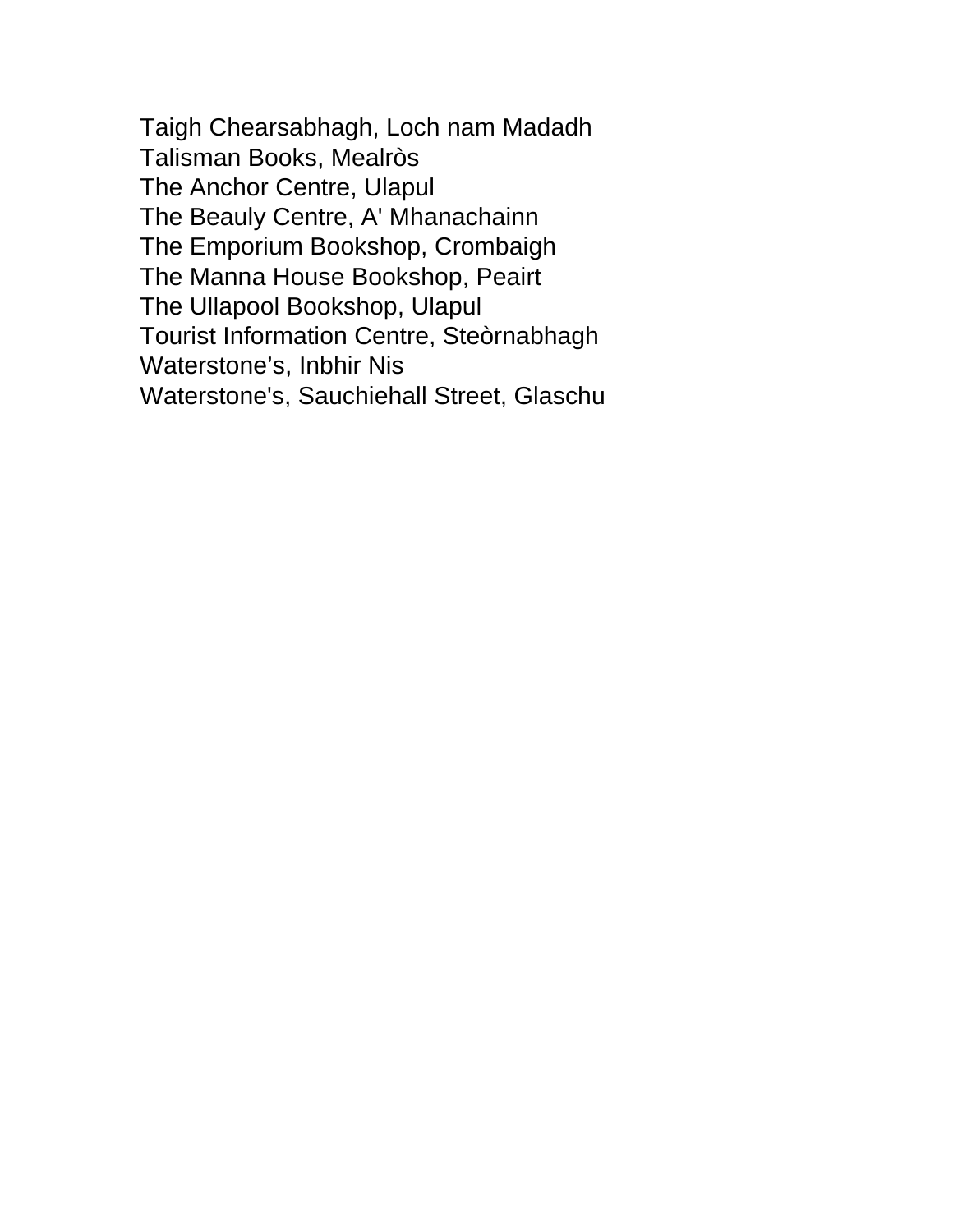**6. Appendix 1**

## **CONSULTATION WUTH RETAILERS: STATISTICS Mairi NicCumhais, Gaelic Books Council**

### **No. of questionnaires sent: 126 Total returned: 45** (36%) **{Completed: 37** (82%) **{Returned blank/incomplete: 5** (11%) **{Returned unopened: 3** (6%)

## **Q. 1: Is there any demand for Gaelic books in your shop at present?**

Over half (59%) of those who replied stated that there was a demand for Gaelic books in their shops. 36% said there was currently no demand, and 5% gave no answer.

## **Q. 2: If yes, please rate the level of demand:**

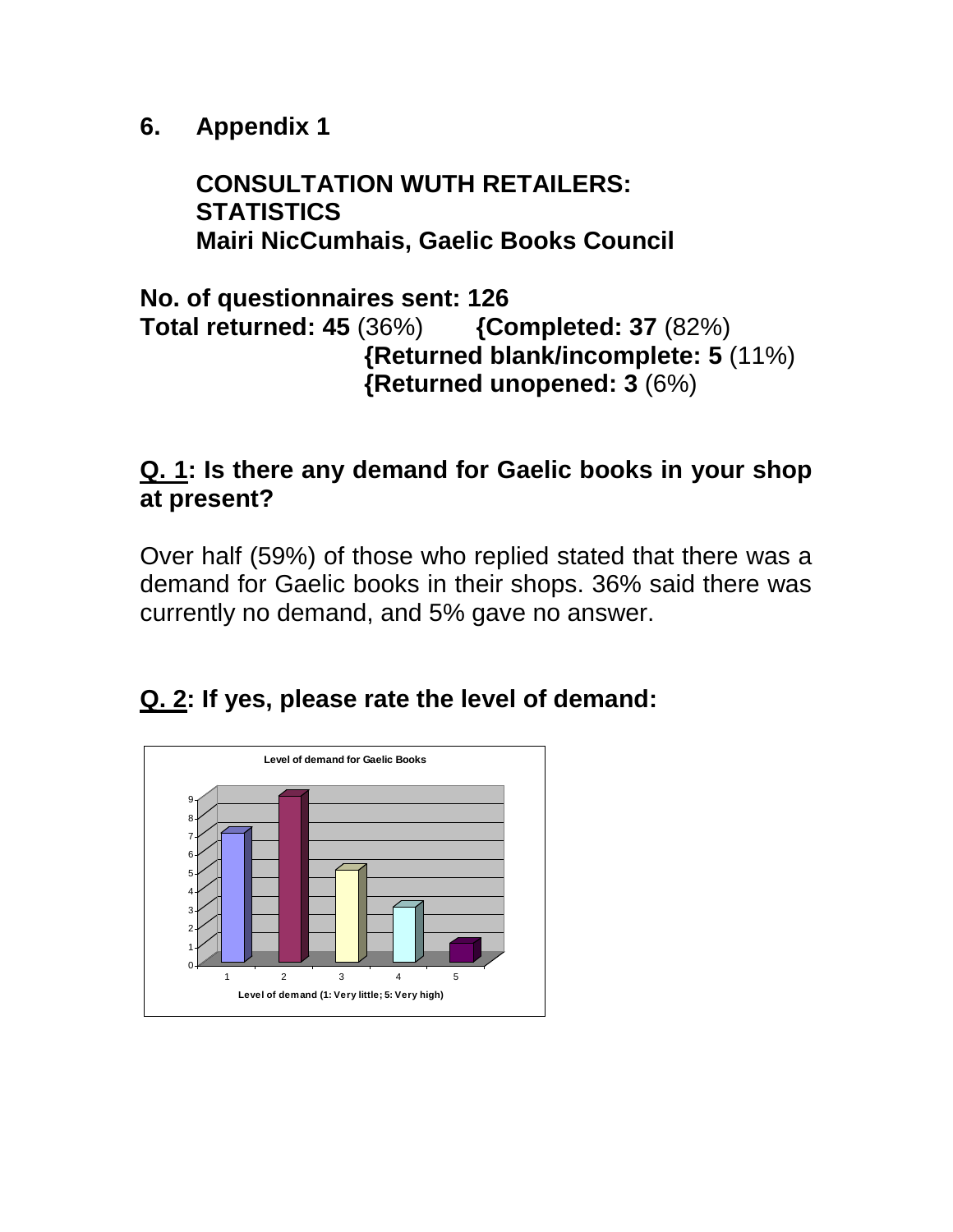### **Q. 3: Would it be helpful if there were a single modern distribution centre for Gaelic books to which orders could be sent with a guarantee for same-day dispatch?**

Over two-thirds of responses (67%) were in favour of a centralised distribution centre, while 21% were against it and 12% did not answer.

### **Q. 4: Would it be helpful if there were a single agency providing advance information on proposed new Gaelic books from all individual publishers?**

The overwhelming majority (73%) of those who replied were in favour of receiving advance information from a single agency. 17% were not in favour, and 10% did not answer. **Q. 5: If yes, what form of promotional material would you find acceptable?**



**Other – breakdown**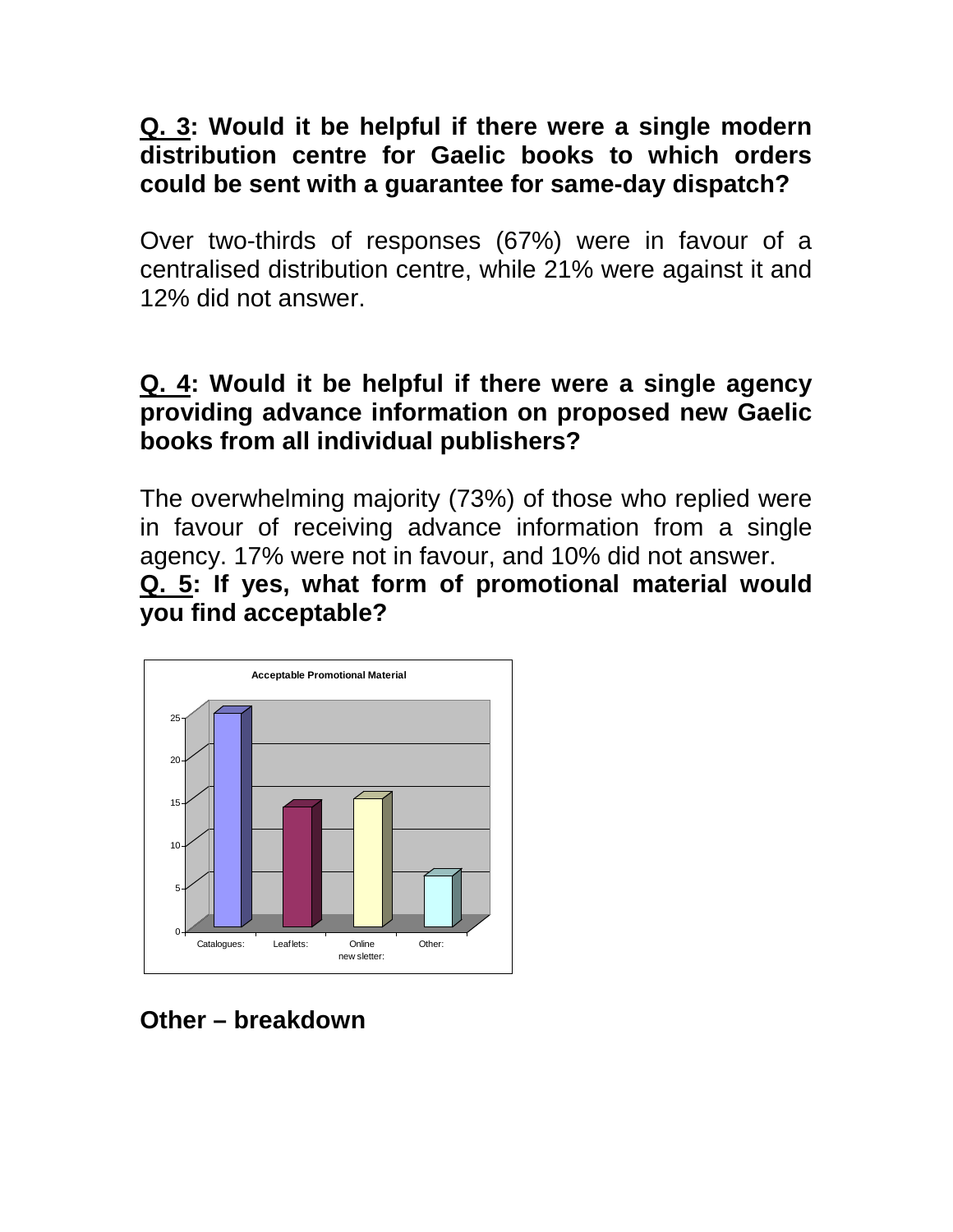- Posters (Heb Jewellery, Stornoway; MacGillivray's; Loch Crosipol Bookshop)
- Promotional book stand (Tourist Information Centre, Stornoway)
- Hard-copy newsletter (Sutherlands, Broadford)
- CD (Seallam!)

### **Q. 6: Would it be helpful if a centrally organised Gaelic books sales rep visited you regularly to show existing and new titles from all Gaelic publishers?**

There was a fairly even split between those in favour of a sales rep visiting them (40%), and those not in favour (46%). 14% did not answer.

## **Q. 7: Would you be interested in a scheme offering assistance to booksellers to attend Gaelic events?**

The majority (60%) were not interested in assistance to attend Gaelic events (some stating lack of time as the main reason), while 21% were interested, and 19% did not respond.

## **Q. 8: What kind of information/service do you require to make your Gaelic books sales more effective?**

Responses included:

- More info/advice re children's books [*CATALOGUE/REP/NEWSLETTER*]
- Posters/promo material which can be issued to the public [*LEAFLETS/ CATALOGUE*]
- Adverts in local newspapers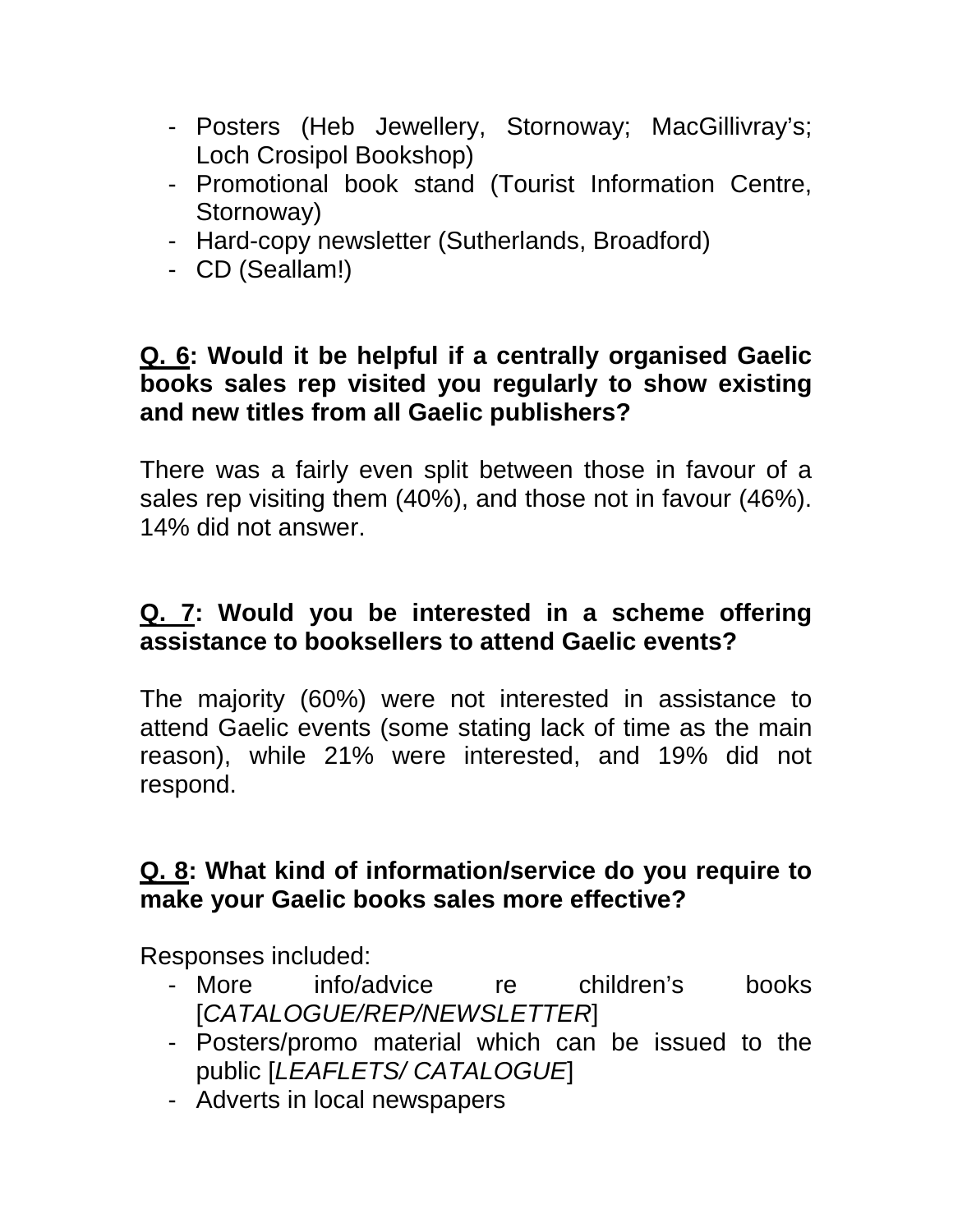- A distributor with online ordering [*GBC already offers this facility*]
- A distributor which is a Gaelic book specialist [*GBC already offers this facility*]
- Advance information of forthcoming titles [*CATALOGUE/NEWSLETTER/ REP/LEAFLETS*]
- Author events
- Co-ordinated warehousing for one-stop delivery
- Better range of books & improved quality [*CATALOGUE/NEWSLETTER*]
- Bilingual information re books [*CATALOGUE/REP/NEWSLETTER*]
- More information on what is available, including OOPs, backlists **8** reprint dates [*CATALOGUE/REP/NEWSLETTER*]
- Regular updates on what is available [*NEWSLETTER*]
- Sales rep visits
- Email updates/electronic newsletter
- Hard-copy newsletter
- Categorised bilingual catalogue with content synopsis
- Top 10 books for beginners/intermediate/advanced or similar

## **Q. 9: How do you think that could best be provided?**

Responses included:

- Catalogue
- Email update/electronic newsletter
- Hard-copy newsletter
- Promotional material in advance (as per Ùr-Sgeul)
- Sales rep visits
- Better designed titles
- Central co-ordination/single point-of-contact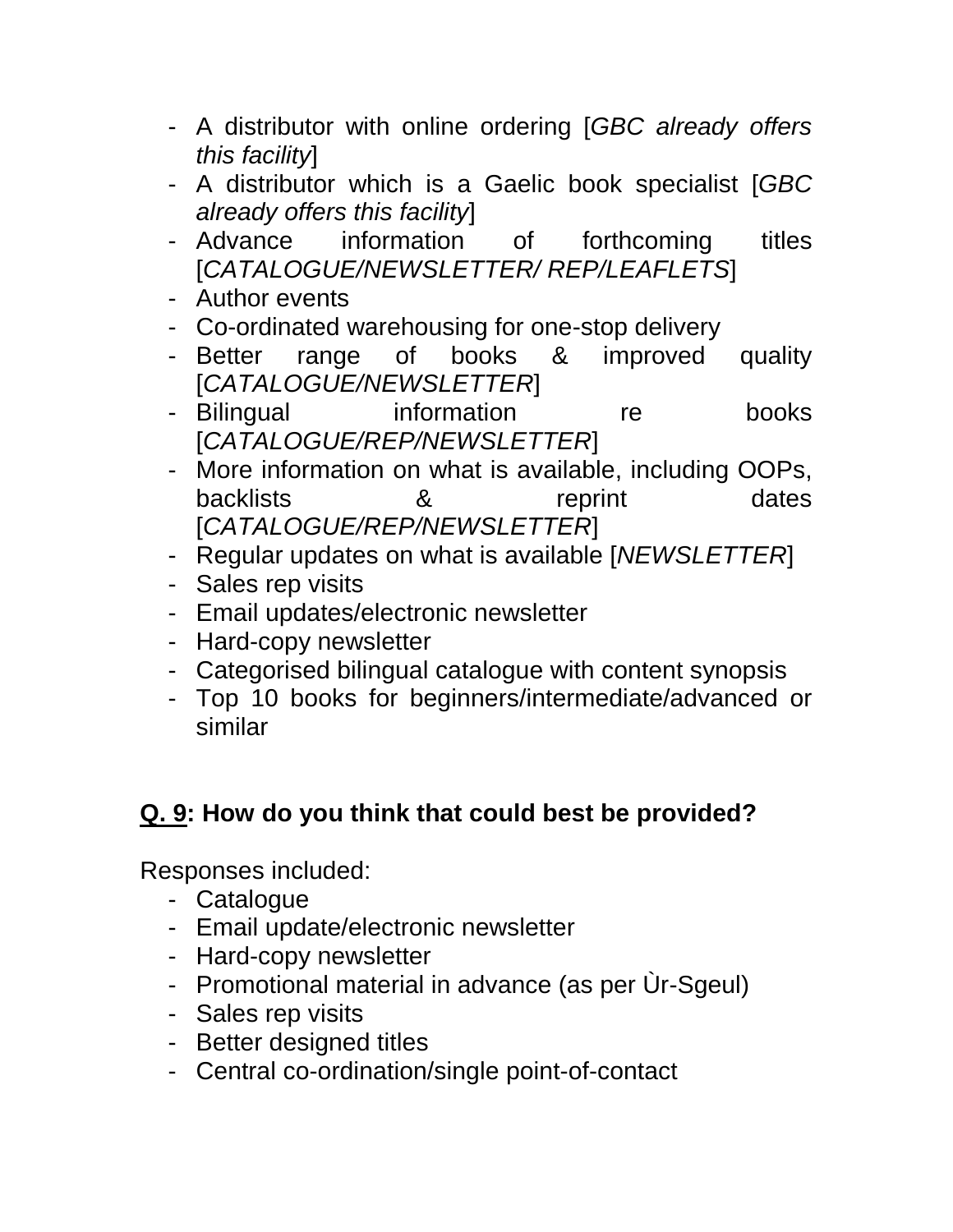- Regular book fairs/events to promote titles/authors/publishers/retail outlets

## **Conclusions:**

The main findings of this survey are that there is a demand for Gaelic books in shops throughout Scotland. The majority of retailers are in favour of a single distribution centre and would like to receive advance information on forthcoming titles, as well as more information about existing publications. Their preferred format would be regularly updated catalogues.